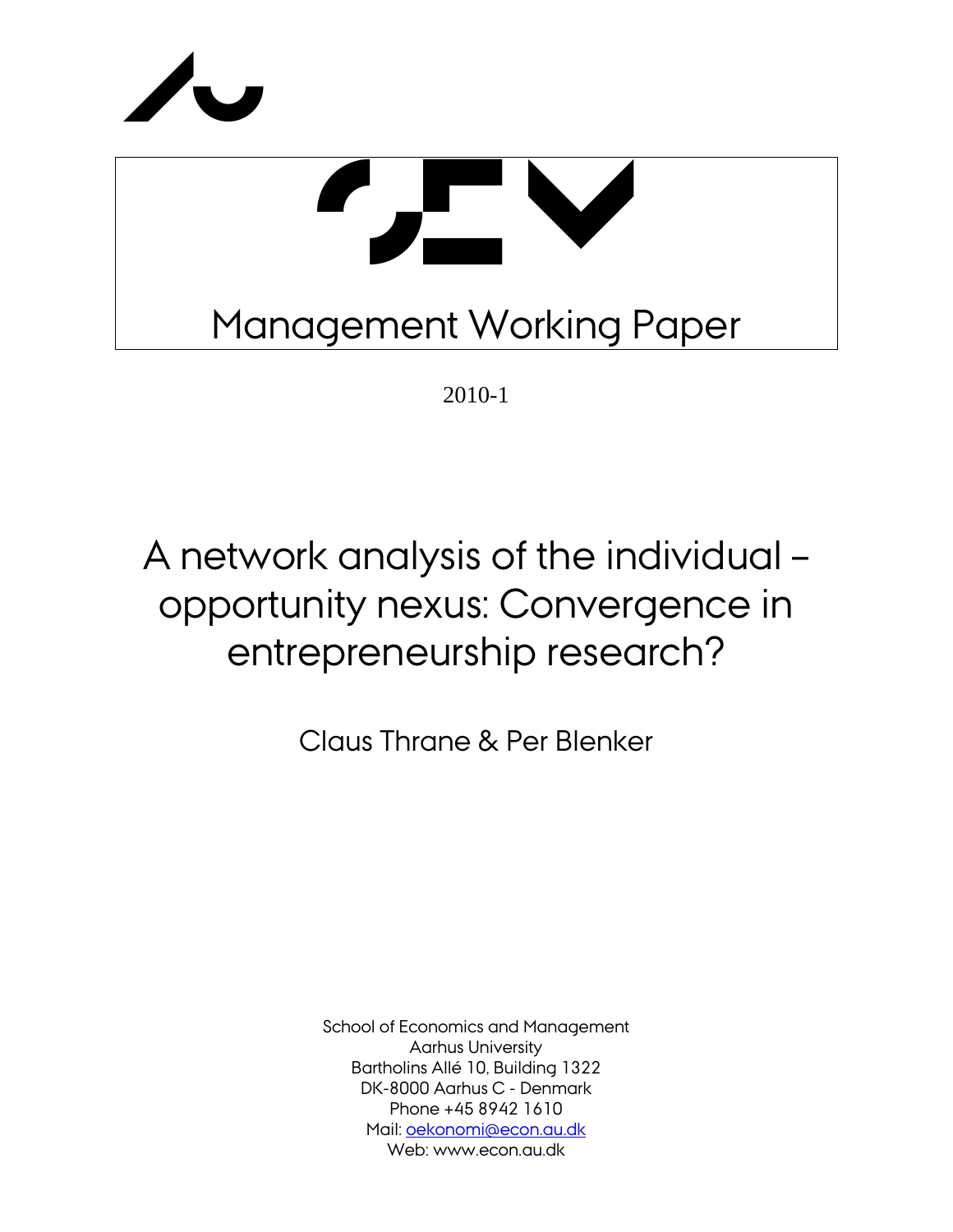## **A network analysis of the individual – opportunity nexus: Convergence in entrepreneurship research?**

**Claus Thrane & Per Blenker,** 

**School of Economics & Management, University of Aarhus**

#### **Abstract**

This paper analyses the citation pattern around the single most cited article in the entrepreneurship discipline in the last decade – "The promise of entrepreneurship as a field of resaerch" by Shane & Venkataraman (2000). Using a quantitative network analysis five clusters pertaining to different areas of research disseminating from, or somehow inspired by, Shane & Venkataraman (2000) is identified. After performing a simple literary content analysis of the various articles in each cluster, five relatively diverse research areas or clusters emerge. Using measures of centrality it is argued that two of these clusters are relatively more central in the citation network: 1) A cluster associated with aspects of individual cognition and entrepreneurial opportunities, and 2) A cluster associated with meta-theoretical aspects of the entrepreneurship discipline. The final part of the paper performs a literature review of both the Shane and Venkataraman article itself and a number of articles from the two clusters mentioned above. From this analysis two conclusions can be drawn about the citation pattern around Shane & Venkataraman (2000). The article have produced agreement on the idea of an individual-opportunity nexus as the defining aspect of entrepreneurship research, but it has produced fundamental disagreement concerning the particular content of this nexus.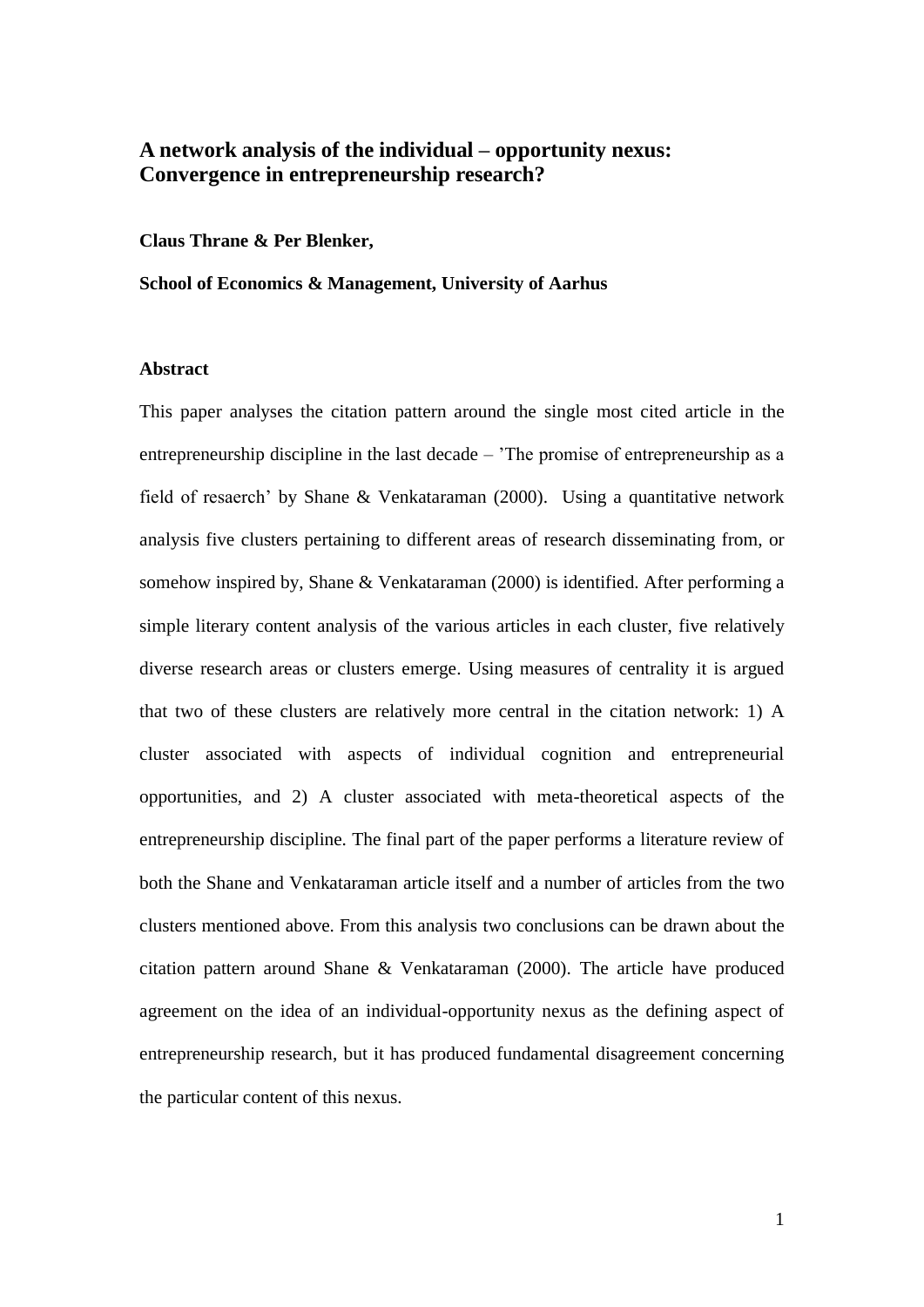#### **INTRODUCTION**

For a number of years the entrepreneurship discipline has been characterized by definitional struggles. Answers to "what is entrepreneurship", have been widespread, covering areas such as the start up of companies, innovation, the characteristics of entrepreneurs and many others. Around the year 2000 this seemed to change. A number of publications reoriented the entrepreneurship discipline towards an agreement on individuals and opportunities as the central phenomena of study. Especially one article by Shane and Venkataraman, "The promise of entrepreneurship as a field of research", in Academy of Management Review (2000) seemed to be a turning point. Not only is it the most cited article in entrepreneurship in the last decade, but also a host of seminars and special issue journals, suggest its popularity and high status among scholars in entrepreneurship. In fact, considering the centrality of the article with the fact that entrepreneurship during the latest decades has become one of the fastest growing research areas of the social sciences – "The promise of entrepreneurship as a field of research' is without any doubt at highly influential article in the vast area of social science.

This paper analyzes the importance of the Shane and Venkataraman (2000) article in two ways. The first analysis is a quantitative social network analysis of the citation patterns around Shane and Venkataraman"s article. In recent years, a series of papers in entrepreneurship journals – especially a special issue in Entrepreneurship Theory and Practice (may 2006) – have used various bibliometric techniques to define in what scientific journals issues on entrepreneurship are published, how entrepreneurship is related to other journals and topics in management and whether entrepreneurship is gaining increased legitimacy in the wider field of management (e.g. Aldrich and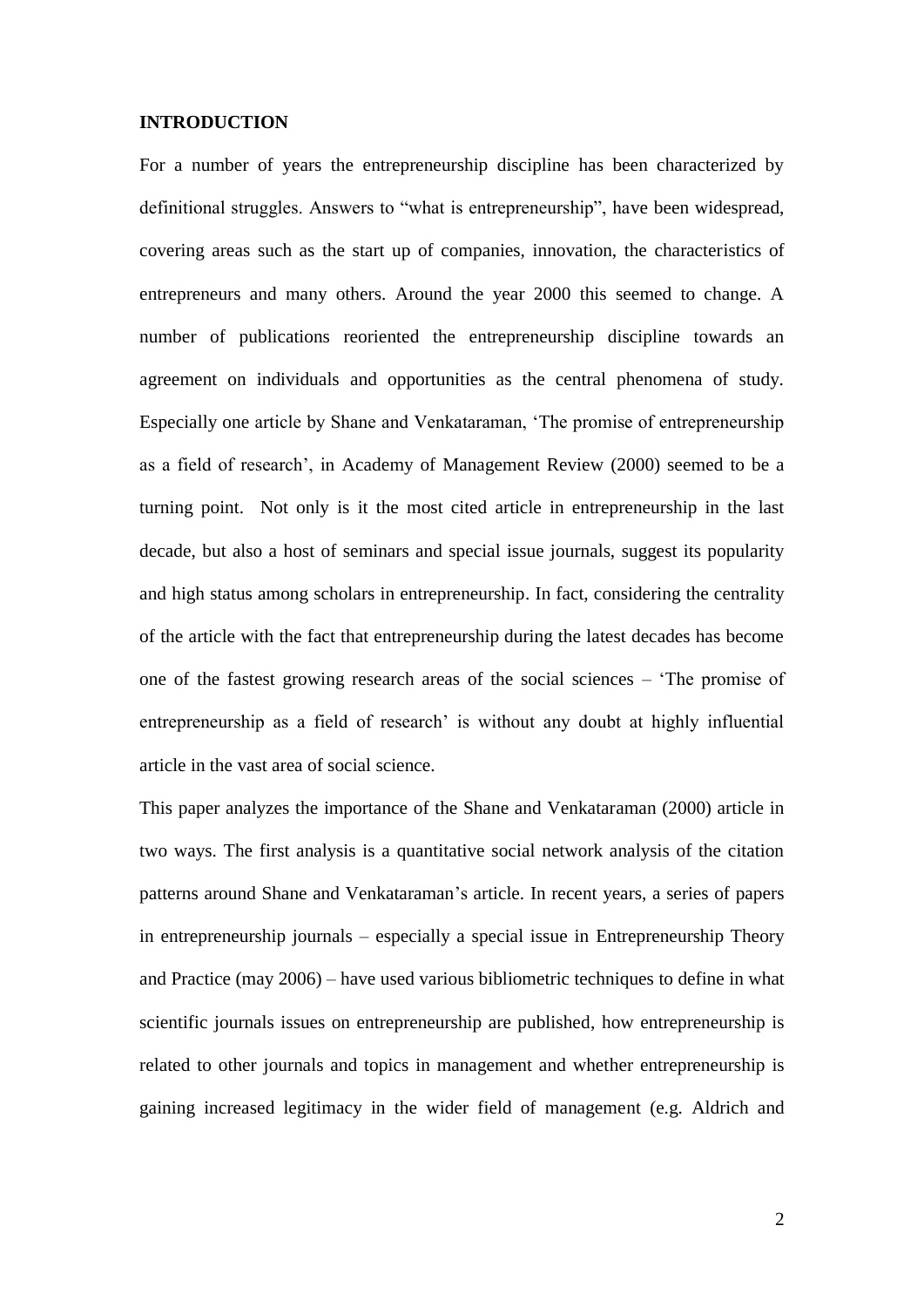Baker 1997; Shane 1997; Huse and Landström 1998; Landström and Johannisson 2001; Busenitz et al. 2003; Fried 2003; Gartner et al. 2006; Schildt et al. 2006).

Contrary to these studies, this paper describes the citation pattern around a single article and how the ideas of a single article diffuse into the larger network of entrepreneurship articles. Hence, articles that cite Shane & Venkataraman (2000) were obtained from the Social Science Citation Index (SSCI). From the citations in each of these separate articles various sub-areas or clusters were identified using a clustering technique from social network analysis. Although a quantitative social network analysis is able to identify different arrays of research emanating from Shane & Venkataraman (2000), it gives no insight into the particular theoretical discourses that have evolved as a consequence of the article. To gain this insight a literary analysis of communalities inside each cluster were performed. Finally, each of these clusters was then given a label based on the dominant area of research and focus in each cluster.

The final part of this paper determines the centrality of the identified clusters and their corresponding research themes emanating from the citation pattern around Shane  $\&$ Venkataraman (2000). Using different measures of centrality it is suggested that two clusters: "The Individual Cognition and Entrepreneurial Opportunities Cluster" and "The Meta-theoretical Surveillance Cluster" are relatively more central. A central theme within these two clusters is the individual-opportunity nexus as presented in Shane & Venkataraman (2000). From this analysis it is concluded that "The promise of entrepreneurship as a field of research" has produced both agreement on the idea of an individual-opportunity nexus as the defining aspect of entrepreneurship research – but has produced fundamental disagreement concerning the particular content of this nexus.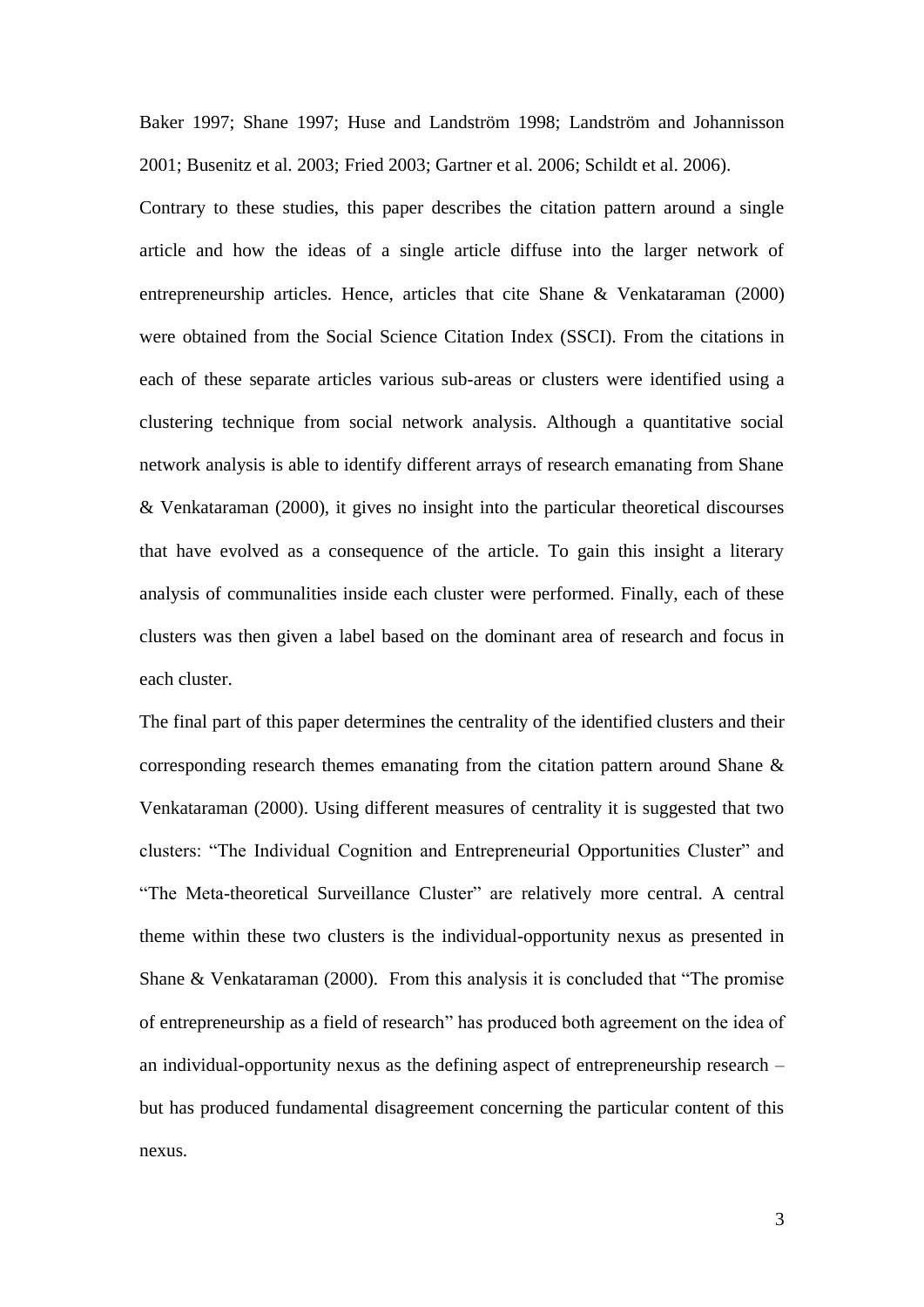#### **THE CORNERSTONE ARTICLE IN ENTREPRENEURSHIP**

In this first section we explore the ranking of different articles in the domain of entrepreneurship in order to answer "what is the most influential article in the domain of entrepreneurship in recent times?" and to legitimize the use of Shane & Venkataraman as a cornerstone article in entrepreneurship research.

In order to obtain articles on entrepreneurship issues, a Boolean search was performed on Web of Science from the Social Science Citation Index (SSCI). If the title, abstract, or keywords contained the words entrepreneur\* OR new venture creation OR new venture emergence OR emerging venture\* OR founder\*, these were included in the list. These search expressions are almost identical with earlier search expressions used to search for entrepreneurship articles. For example, the only difference between this search string and the search string used by Busenitz et al. (2003) is that we did not include 'small businesses' in our search, since this paper is ultimately about entrepreneurship. With this search string and looking at the period of the last ten years (April 1997- March 2007 both included), a total number of approximately 4100 articles were obtained. Taking the average number of citations per year since the year of publication – from journals represented in the Social Science Citation Index – given to each of these articles as an indication of research impact, we obtain the top 5 list indicated in table 1.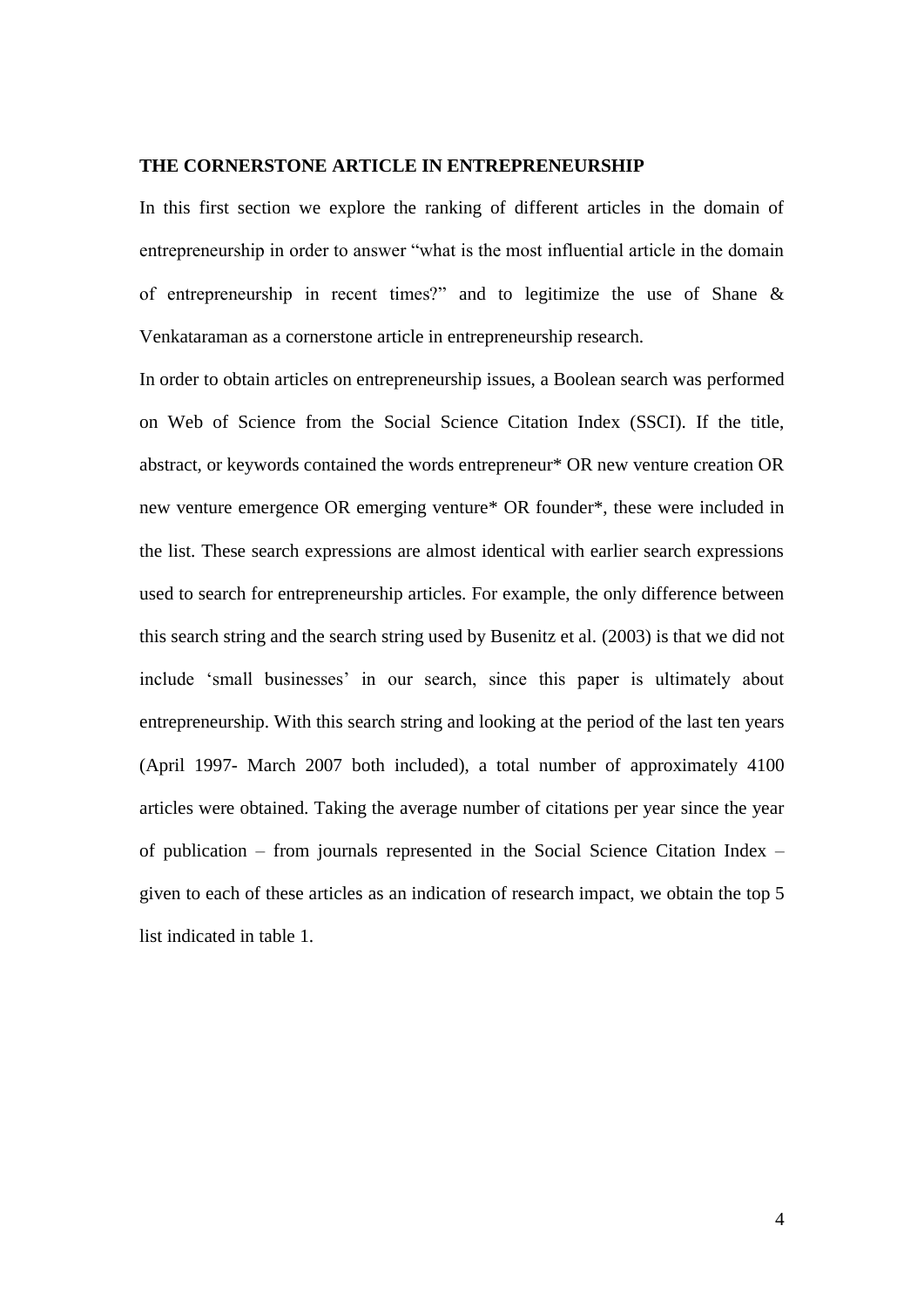| No.            | Article                                                     | average   |            |
|----------------|-------------------------------------------------------------|-----------|------------|
|                |                                                             | number    | $\sigma f$ |
|                |                                                             | citations |            |
| $\mathbf{1}$   | Shane, S & S. Venkataraman (2000) The Promise<br>of         | 27        |            |
|                | Entrepreneurship as a Field of Research, Academy of         |           |            |
|                | Management Review, Vol. 25                                  |           |            |
| $\overline{2}$ | Hoang, H & R.C. Hybels<br>H.<br>TE;<br>(1999)<br>Stuart,    | 16        |            |
|                | Interorganizational Endorsements and the Performance of     |           |            |
|                | Entrepreneurial Ventures, Administrative Science Quarterly, |           |            |
|                | Vol. 44                                                     |           |            |
| $\overline{3}$ | Shane, S (2000) Prior knowledge and the discovery of        | 13        |            |
|                | entrepreneurial opportunities, Organization Science, Vol 11 |           |            |
| $\overline{4}$ | Amit, R & C. Zott (2001) Value Creation in e-business,      | 12        |            |
|                | Strategic Management Journal, Vol 22                        |           |            |
| $\overline{5}$ | Hitt, MA; M.T. Dacin & E. Levitas et al. (2000) Partner     | 10        |            |
|                | Selection in Emerging and Developed Market Contexts:        |           |            |
|                | Resource-based and Organizational Learning Perspectives,    |           |            |
|                | Academy of Management Journal, Vol. 43                      |           |            |

#### **Tabel 1: The 5 most cited entrepreneurship articles from the latest 10 years**

As suggested in table 1, Shane & Venkataraman (2000) is by far the most cited article in the domains of entrepreneurship with 27 average numbers of citations – almost twice as many as the second most cited article by Stuart et al. (1999). Having established the dominance of this article, we now look at the citation pattern emerging from the article.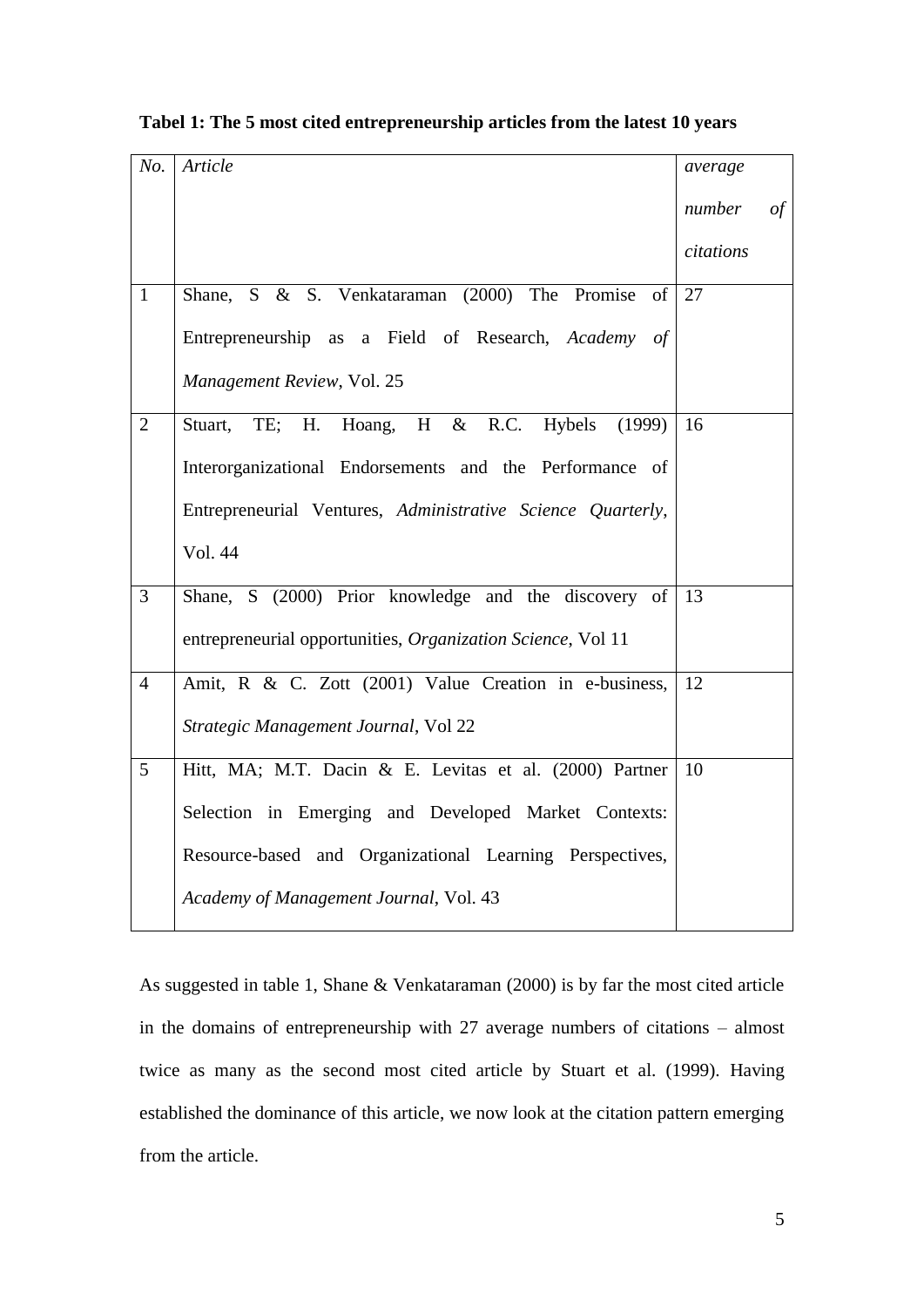#### **CITATION PATTERNS AROUND THE SHANE & VENKATARAMAN**

#### **ARTICLE**

In order to obtain the citation pattern from the Shane & Venkataraman article, we used the ISI web of knowledge database – called web of science, which includes the Social Science Citation Index (SSCI). Articles that cite Shane & Venkataraman was obtained along with each of these articles" citations to other articles. In March 2007 214 articles cited Shane & Venkataraman (2000). From the collected data, the raw number of citations (>6000) was sorted alphabetically and checked for inconsistency in use of abbreviations. However, instead of using the raw citation counts to evaluate the citation pattern among these articles, we use a methodology from social network analysis. Accordingly, the citations from each of the 214 articles were transformed into an adjacency matrix with either absent or observable ties between each article. From doing this we obtain information as to how the 214 articles are related to one another, i.e., if one article cites another article, we say that there is a relationship between these two articles otherwise not. Among the 214 articles, only 72 cited another article in the complete network. Hence, the remaining articles were isolates, i.e., not cited by other articles in the network. In order to obtain a citation pattern these "isolates" were then removed because they were not related to the rest of the network.

Our major interest with this network is whether we can discern any common research themes (or clusters) from this citation pattern. Since we are initially dealing with relational data, a research theme or a cluster corresponds to a collection of articles with a high frequency of citations. One common way of measuring the extent to which a network displays clustering is to examine the local neighborhood of entities, in this case articles, and to calculate the density in this neighborhood (Wasserman and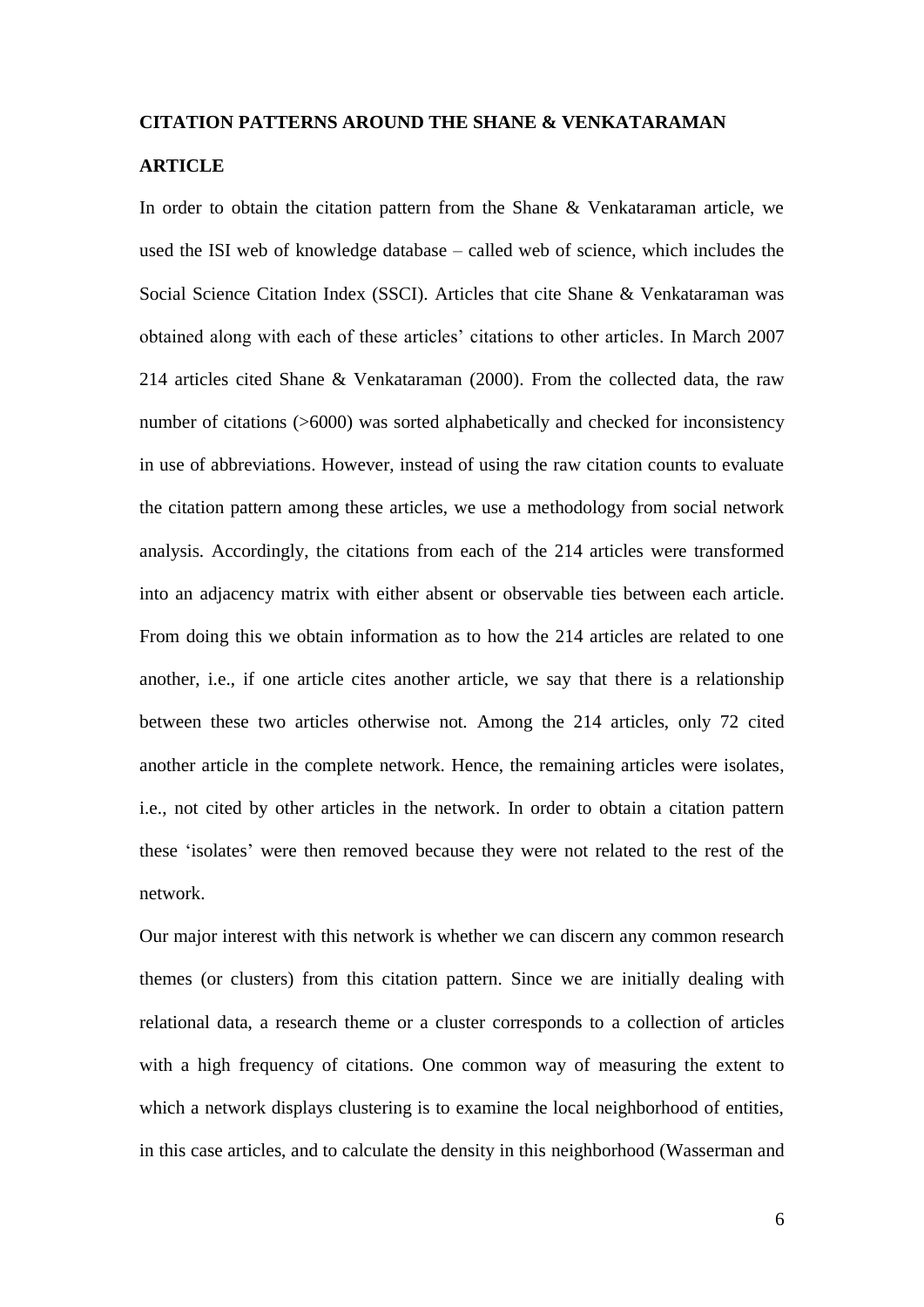Faust 1994; Scott 2000). The density of a concrete neighborhood is simply the proportion of all possible ties that are actually present in the neighborhood. In other words, the density is defined as the number of relationships among the selected articles in a certain neighborhood as a proportion of the maximum possible number of relations in the same neighborhood. The more relationships in the neighborhood, the higher the density of that particular neighborhood. Hence, if all the articles in a particular neighborhood are connected the density would be 1.

After doing this for all 72 articles in the whole network, we can characterize the degree of clustering as an average of all the neighborhoods. To perform this procedure, the cluster optimization procedure in UCINET, using the maximum density as the fit criterion, was used to identify the clusters in the network (Borgatti, Everett, and Freeman 2002). From this operation, 5 clusters with a relatively high density inside each cluster, i.e., citations among journals, were identified in the larger network of articles (r-square  $= 0.126$ ). This suggests that a fairly large proportion of the total number of journals are clustered into 5 local neighborhoods or related subareas. The clustering of the articles is shown in appendix 1 to this paper.

Moreover, as indicated by the density matrix in table 2, the clusters in the network are differently related to each other. For example, according to the density matrix, we should expect for example cluster 5 to be more related to cluster 1 than to cluster 4 since citations between articles in cluster 5 and cluster 1 appear more often.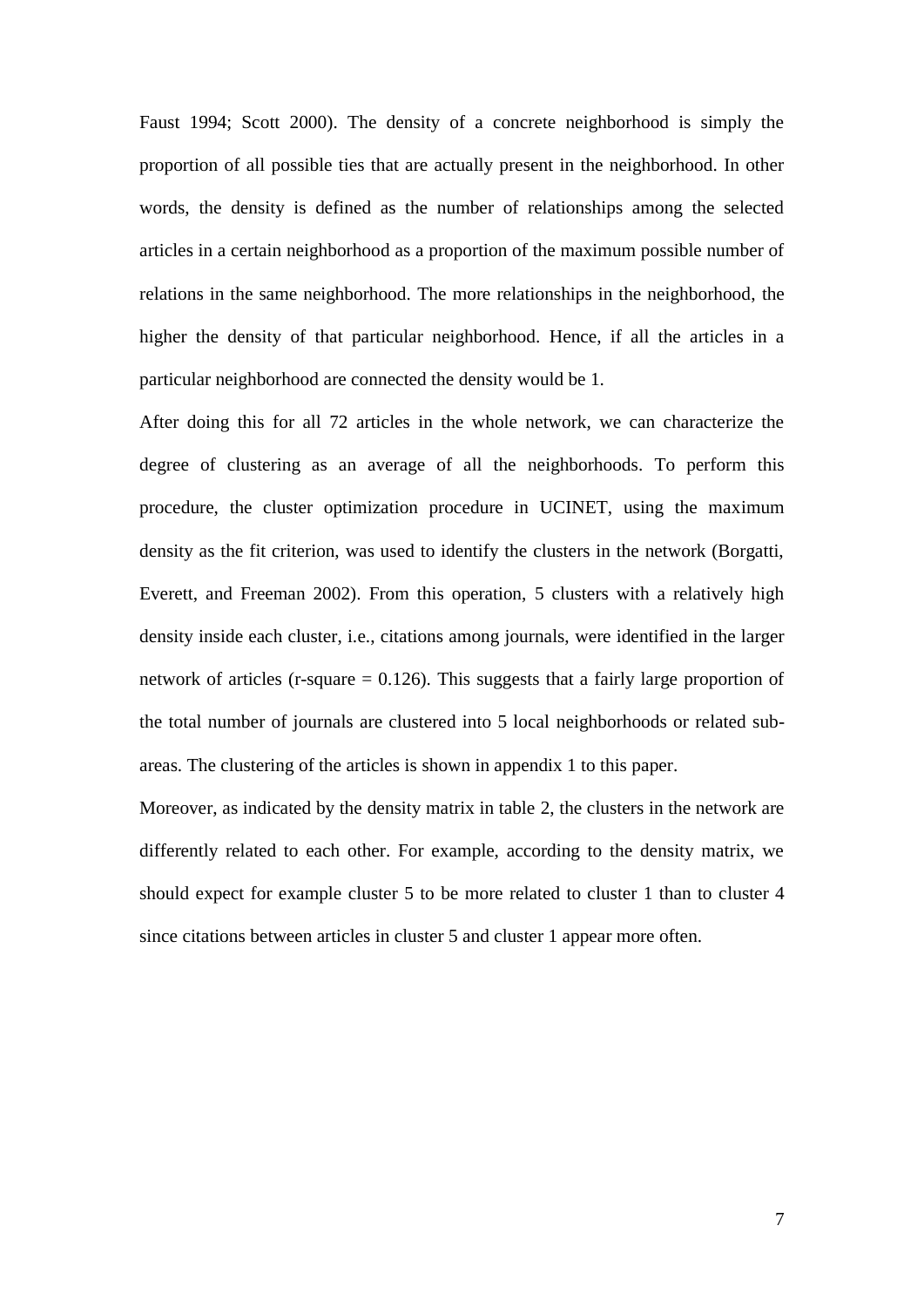| <b>CLUSTER</b> | 1              | $\sqrt{2}$   | $\overline{\mathbf{3}}$ | $\overline{4}$   | $\overline{5}$ |
|----------------|----------------|--------------|-------------------------|------------------|----------------|
|                |                |              |                         |                  |                |
| $\mathbf{1}$   | 19             | $\sqrt{2}$   | $\sqrt{2}$              | $\overline{2}$   | $\overline{2}$ |
| $\overline{c}$ | $\overline{c}$ | 25           | $\mathbf{0}$            | $\mathbf{0}$     | $\mathbf{1}$   |
| $\overline{3}$ | $\overline{c}$ | $\mathbf{0}$ | 20                      | $\boldsymbol{0}$ | $\mathbf{1}$   |
| $\overline{4}$ | 2              | $\mathbf{0}$ | $\overline{0}$          | 15               | $\mathbf{0}$   |
| $\overline{5}$ | $\overline{c}$ | $\mathbf{1}$ | $\mathbf{1}$            | $\mathbf{0}$     | 24             |

### **Table 2: Density matrix (as a percentages of maximum density in the group)**

In order to give a visual presentation of the data and the clusters, we made a multidimensional scaling of each article with its corresponding clustering label.



**Figure 1: A multidimensional scaling of the network of articles**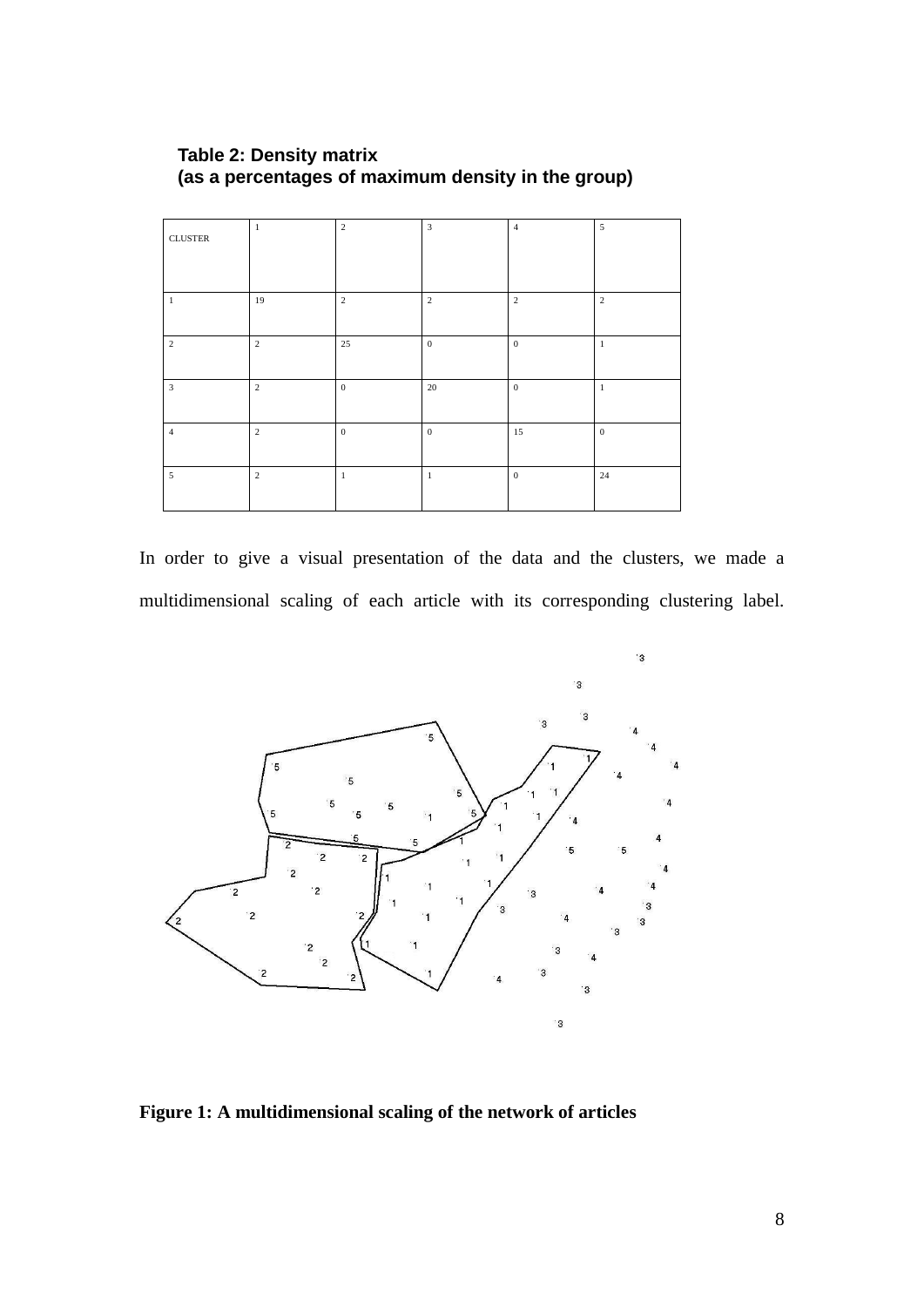As indicated by figure 1, cluster 1 is the most central cluster in the network followed by cluster 5. This is equally reflected in the Freeman degree centrality measure, reflecting the number of citations given to each article, as well as the Bonancich eigenvector centrality in which an article"s centrality is its summed connections to others, weighted by their centrality. The average measure of degree as well as Bonancich eigenvector centrality in each cluster is shown in table 3.

| Cluster                      |     |     |    |     |    |
|------------------------------|-----|-----|----|-----|----|
| Average degree centrality    | 5,3 | 3,9 |    | 1,8 |    |
| Average rank of Bonancich 21 |     | 41  | 49 | 53  | 26 |
| Eigenvector centrality       |     |     |    |     |    |

#### **Table 3. Centrality of each cluster**

#### **IDENTIFICATION OF CLUSTER CONTENT**

Although a quantitative social network analysis is able to identify different arrays of research emanating from Shane & Venkataraman 2000, it gives no insight into the particular theoretical discourses that have evolved as a consequence of the article. To gain this insight we conducted a literary analysis for communalities inside each cluster. Based on the reading of keywords and abstracts of all articles, each of these clusters was given a label based on the dominating area of research topic and focus in each cluster when such existed. This procedure enabled us to see the different arrays of research emanating from Shane & Venkataraman 2000 and also see which of these arrays of research dominate the mainstream of entrepreneurship research.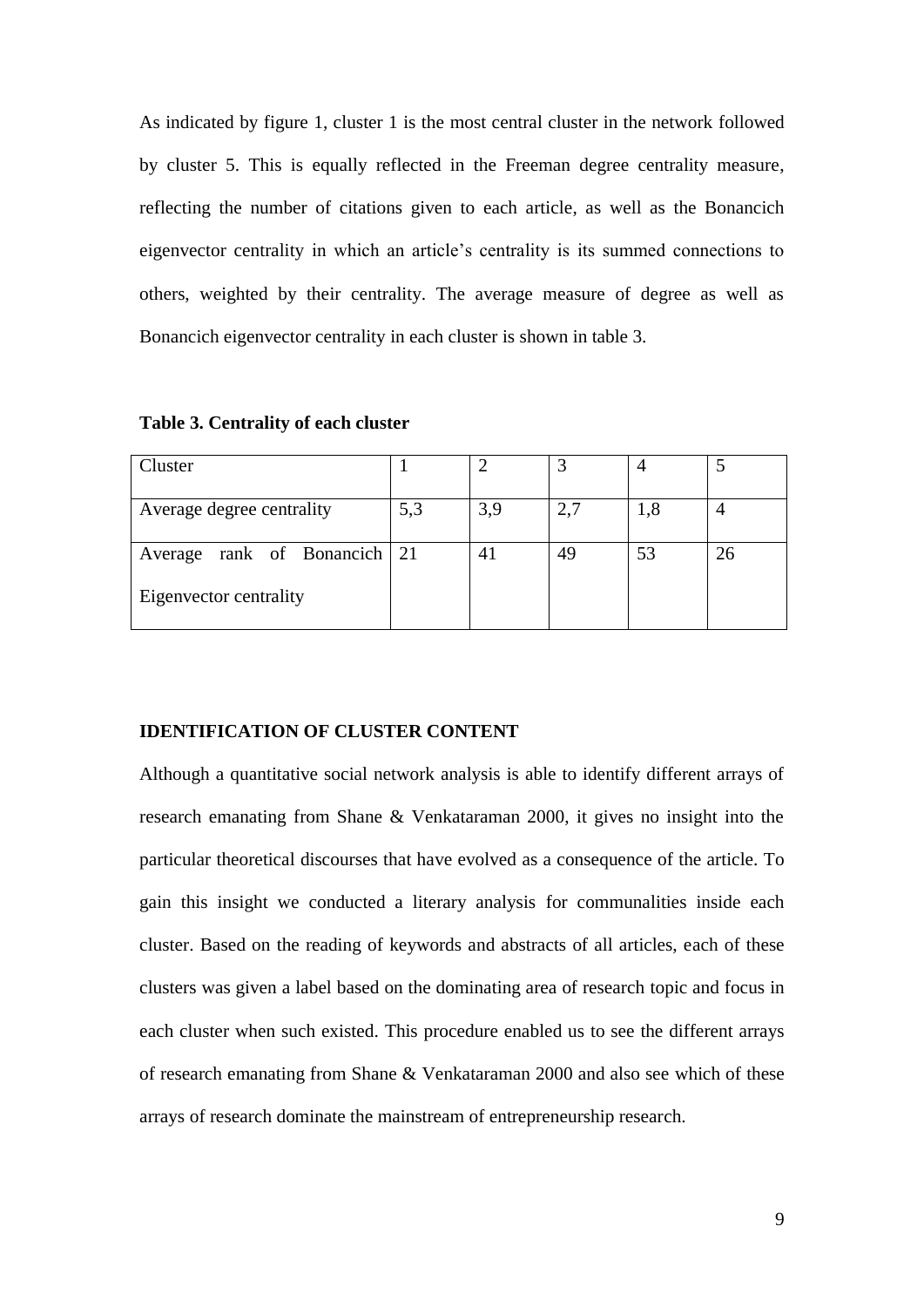#### **Cluster 1: Individual cognition and entrepreneurial opportunities**

As shown in figure 1, cluster 1 is placed at the center of the network, and the articles in this cluster are explicitly concerned with an individual-opportunity nexus. Some articles primarily study the individual-opportunity nexus from a cognitive knowledge based perspectives associated with the individual entrepreneur. Others primarily study the nature and form of entrepreneurial opportunities from the perspective of new venture creation or from the perspective of a resource based view, agency theory or other economics and management perspectives.

#### **Cluster 2: The interface of strategic management and entrepreneurship**

As shown in table 3 and in figure 1, Cluster 2 has a high density, suggesting a high degree of common research themes. Articles in this cluster are mainly associated with aspects of strategy and the research commonality between strategic management and entrepreneurship. The latter is often referred to as strategic entrepreneurship.

#### **Cluster 3: Corporate entrepreneurship**

Articles in the third cluster are mainly associated with corporate entrepreneurship, i.e., entrepreneurship in existing ventures. This is sometimes also referred to as intrapreneurship. Some of the articles in this group show an overlap with cluster 1 looking primarily at individual effects from a network point of view.

#### **Cluster 4: Culture and different aspects of opportunities exploitation**

The forth cluster holds the lowest density (15%). As equally suggested by the density matrix and figure 1, articles in the forth cluster are spread across the entire network. However, two subgroups were identified within the cluster. One group of articles in this cluster mainly considers cultural effects from an institutional perspective. Another group of articles considers different individual aspects of exploiting opportunities and how this is related to network characteristics.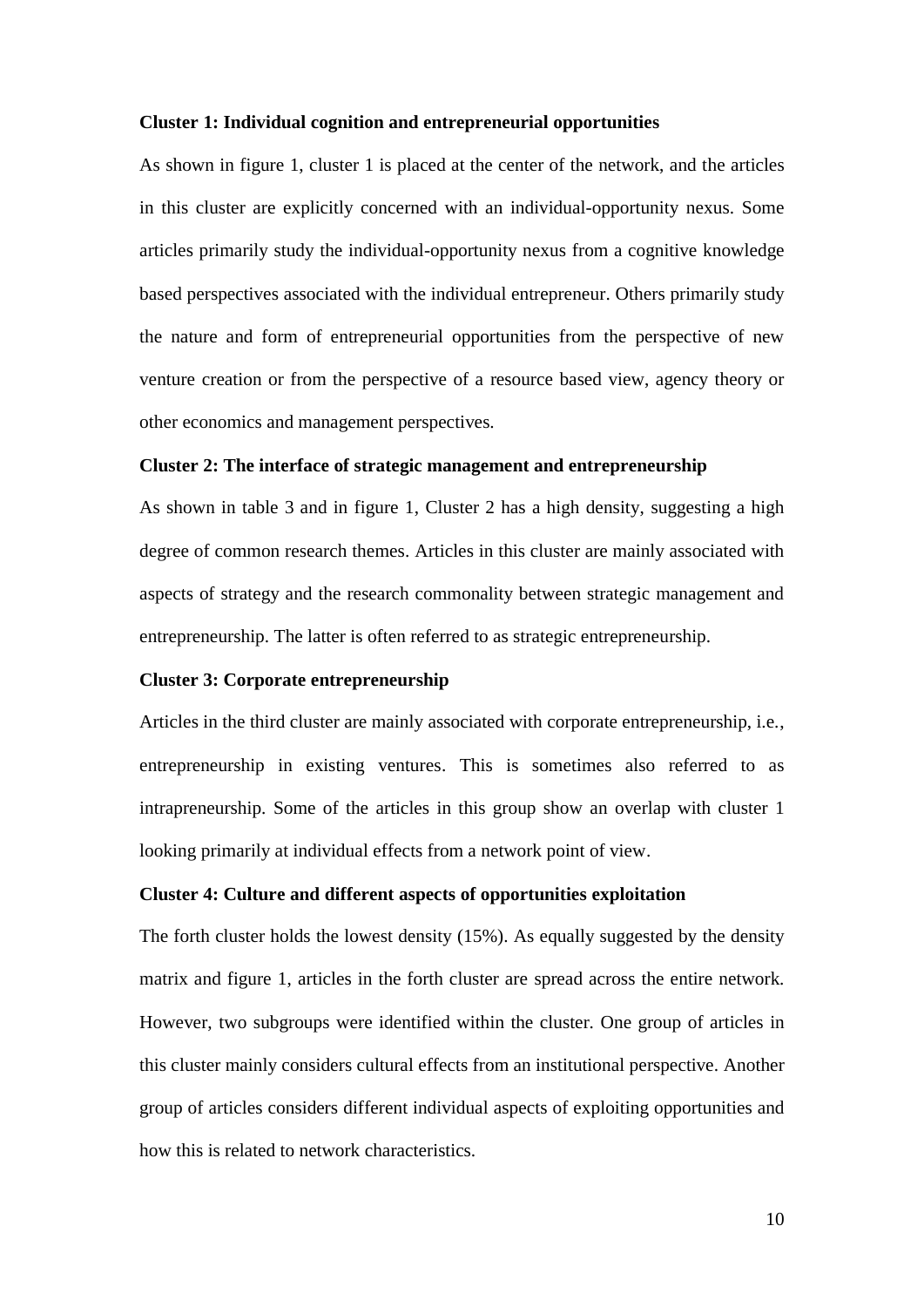#### **Cluster 5: Meta-theoretical surveillance cluster**

Like cluster 1, cluster 5 has a high density, and high centrality with research concentrated near cluster 1. Cluster 5 is evidently surveying and critically discussing what is going on in cluster  $1 - in$  particular concerning the individual opportunity nexus. Moreover, a large part of the articles in cluster 5 are meta-theoretical and ontological studies of the entrepreneurship discipline, others analyze citation patterns in the field of entrepreneurship.

#### **RESEARCH INSPIRED BY THE INDIVIDUAL-OPPORTUNITY NEXUS**

As suggested by the citation pattern and the centrality of cluster 1 and cluster 5 the focal inspiration from Shane & Venkataraman (2000) is the definition of entrepreneurship as an individual-opportunity nexus. On the one hand, most articles in the "individual cognition and entrepreneurial opportunities cluster" build explicitly on the nexus, whereas, on the other hand, several articles in the "meta-theoretical surveillance cluster' discuss the specific content of the nexus and its consequences for entrepreneurship research. Hence, on the outset, as suggested by Grégoire et al. (2006), it appear that Shane & Venkataraman (2000) has brought a convergence in entrepreneurship research around the individual-opportunity nexus as the most influential and most cited entrepreneurship-specific article. However, even though the citation pattern around Shane & Venkataraman (2000) appear to support this convergence, the article has evidently produced both agreement on the idea of an individual-opportunity nexus as the defining aspect of entrepreneurship research, as well as a fundamental disagreement concerning the particular content of this nexus. Venkataraman actually foresees this tension in his foreword to Scott Shanes book "A general Theory of Entrepreneurship – The Individual-opportunity Nexus" (Shane

11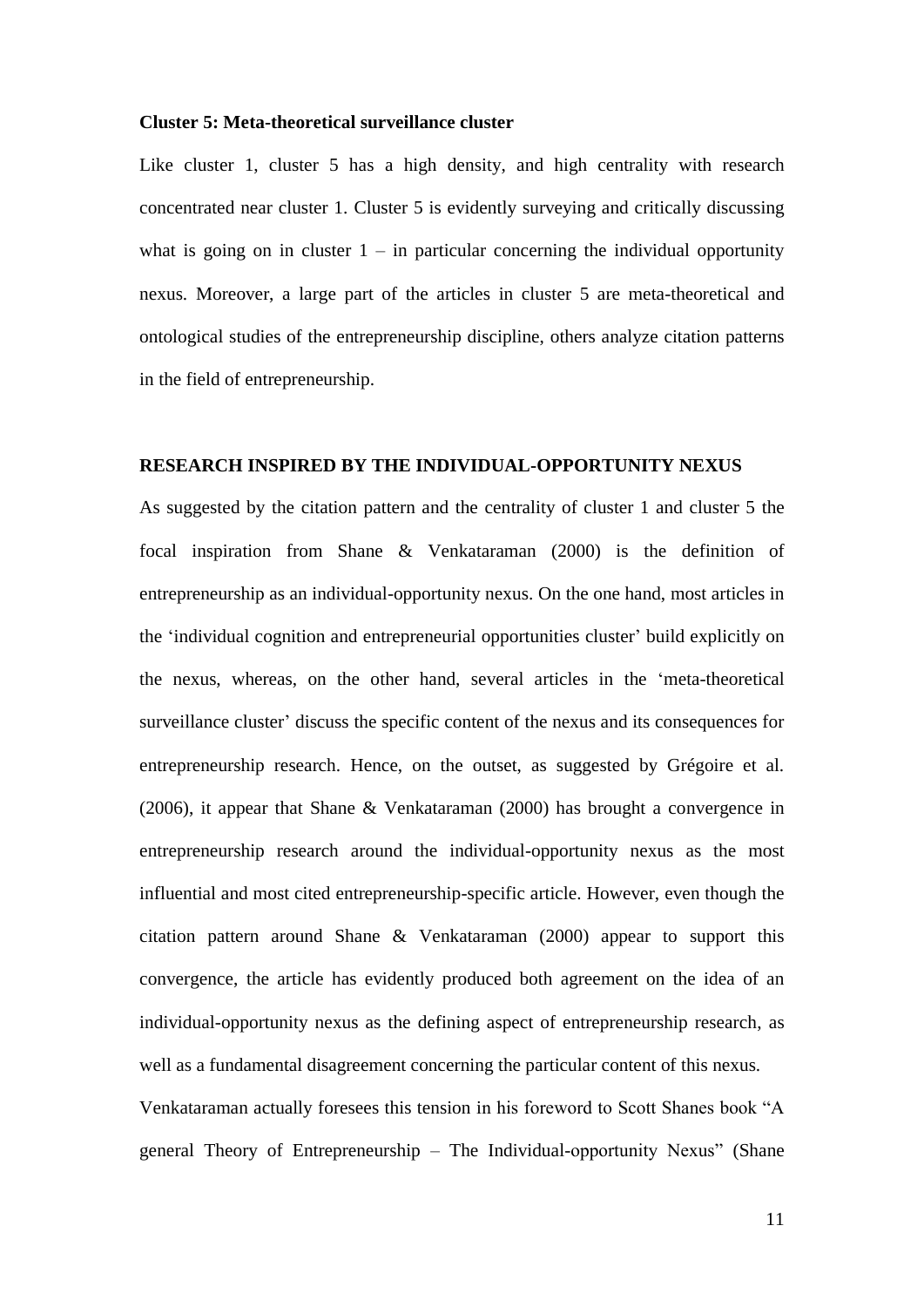2003). Accordingly, Venkataraman expects a vigorous debate among entrepreneurship scholars between the "discovery view" as represented by Shane and Venkataraman"s individual-opportunity nexus, and an alternative "creative view", where opportunities are *merely* a social construction. In "The Language of Opportunity", Gartner et al. (2003), makes a similar distinction between the dominant opportunity discovery perspective used in most economic literature emphasizing alertness and informational asymmetries – and an alternative opportunity enactment perspective. Moreover, it is evident from reading the articles in the two dominant clusters that a third view of the individual-opportunity nexus is present – what we will refer to as the individual view.

In table 4, these positions are ordered under the headline of discovery view, discovery view, and the individual view.

| Discovery view                                           | Creative view           | Individual view           |
|----------------------------------------------------------|-------------------------|---------------------------|
| Opportunities already exist   Opportunities are socially |                         | Opportunities are created |
| and are seen by alert                                    | enacted by sense-making | by autonomous individuals |
| individuals                                              | of embedded individuals |                           |
|                                                          |                         |                           |

**Table 4: Three views of the individual-opportunity nexus**

These three views explicitly refer to Shane and Venkataramans formulation of the nexus. In the following we shall briefly elaborate on each of these views.

#### **Three views of the individual-opportunity nexus**

In general, articles within the *discovery view* argue that opportunities exist "Out there" independently of the individual as every price, every invention, every bit of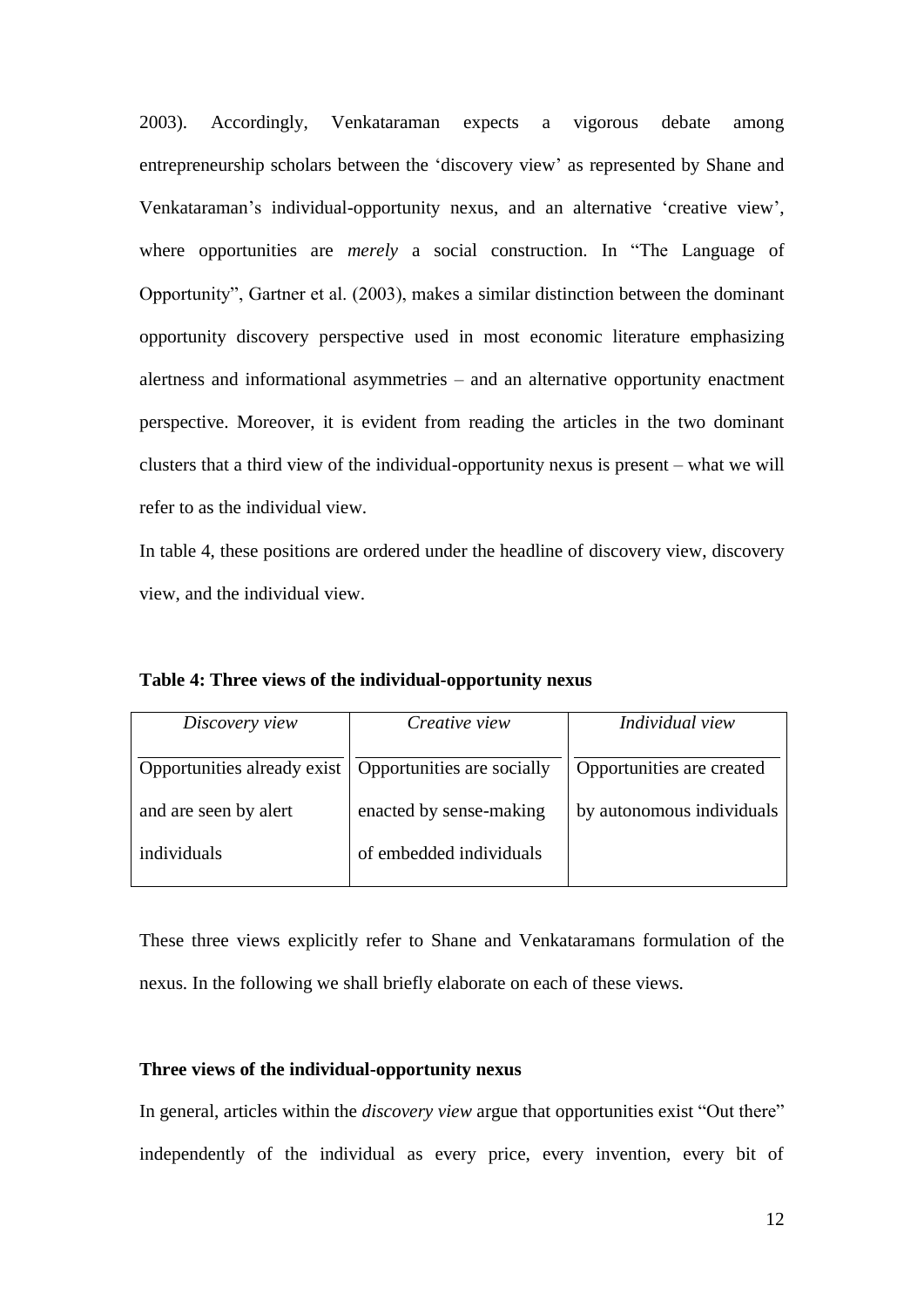information engenders within itself opportunities (e.g. Shane 2000, 2003; Venkataraman 2003). As the objective opportunities lack agency, specific individuals with creativity are required in order to bring the objective opportunity to life. Using phrases such as opportunity recognition, opportunity identification or opportunity discovery implicitly indicates that the opportunity exists by itself "out there" somewhere in the environment of the entrepreneur. It is basically asymmetric information waiting to be observed by individuals. Hence, in this view, individuals may not know what the specific opportunity is, but know what an opportunity is in general and be able to identify an opportunity if they see one (Sarasvathy 2001, 2002). The individual thus has to recognize, identify or discover the opportunity. To do that, it is necessary to analyze the environment where the opportunity is supposed to present itself.

Finally, as suggested by Companys & McMullen (2007), scholars who share this view tend, like Shane and Venkataraman, to come from an economic school of thought. This is hardly a surprise since the discovery view is explicitly adopted this approach from Kirzners (1973, 1997) understanding of entrepreneurial activity. Markets are in disequilibrium, but opportunity-seeking individuals cannot start an active search process as the opportunity cannot be clearly defined ex ante. Instead they have to keep their eyes and ears open  $-$  i.e. they need alertness  $-$  for yet unspecified opportunities. Even though they do not actively search for them, alertness allows entrepreneurial actors to see opportunities that are embedded or latent. Opportunity identification is thus often related to situations of asymmetric information, combined with the entrepreneur's particular information sensitivity that allows him to see opportunities he is not actively searching for. The potential opportunity exists as a previously unrecognized pattern of stimuli. However, the opportunity is only potential in the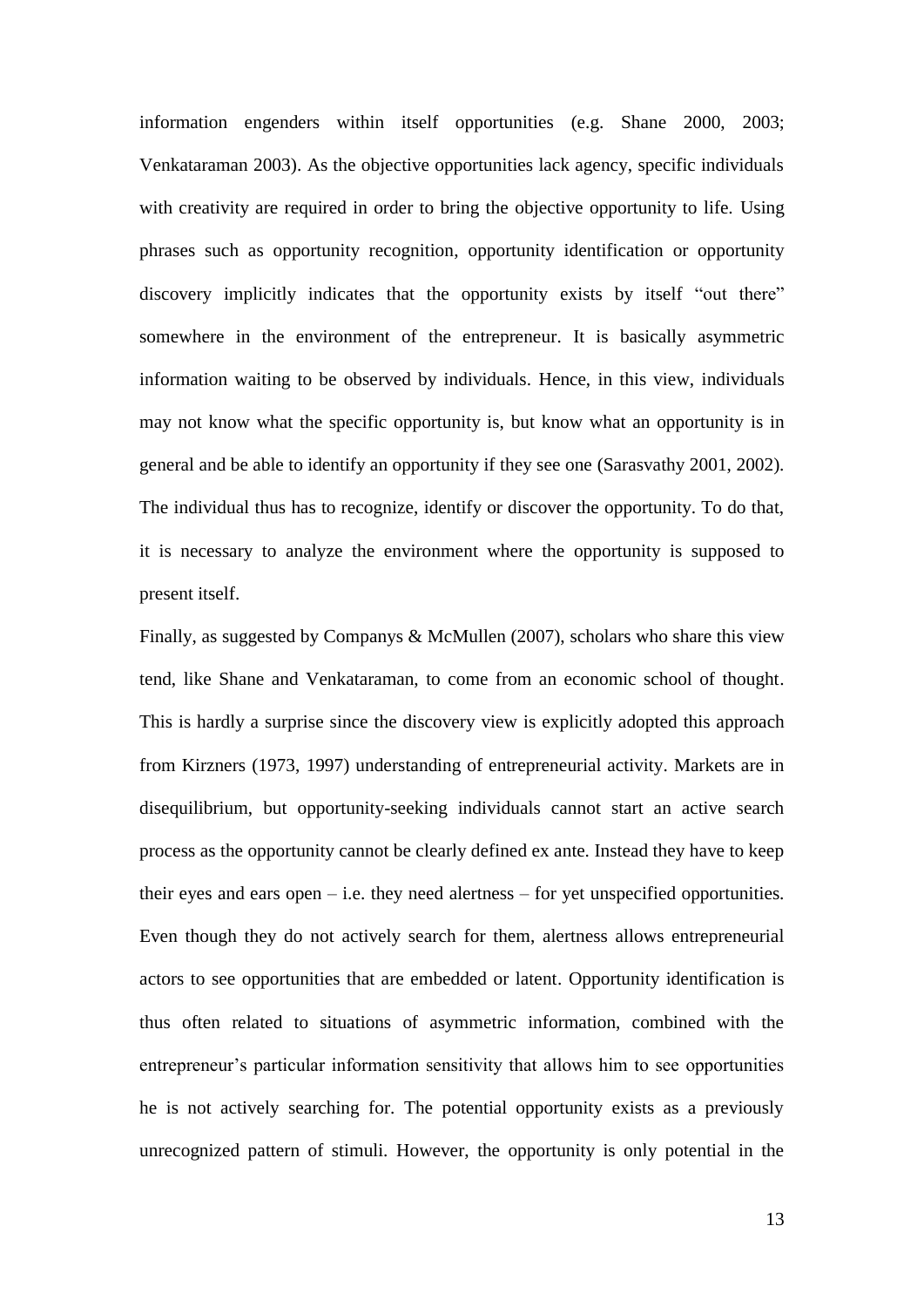sense that the individual is needed in order to recognize the pattern (Gaglio & Katz, 2001).

Another group of articles sees opportunities as emerging from within the individual (e.g. Gaglio & Katz, 2001; Baron 2004) what we might call the *individual view*. If the opportunity is "in here", individual creativity is necessary in order to express the opportunity. The phrase "opportunity creation" is an example of such ontology. By way of mental simulation or contra-factual thinking (Gaglio & Katz, 2001; Baron 2000), the individual can imagine new combinations of his own and other actors" resources (Schumpeter, 1934) that can establish a new supply which the market will demand. Opportunity creation thus seems to be based on particular cognitive characteristics within the individual, and entrepreneurs are characterized by having different mental models than non-entrepreneurs (Ward, 2004; Gaglio & Katz, 2001). Both the discovery and the individual ontology operate with a strong distinction between the individual and the environment. In the first perspective the opportunity is in the world, but separated from the entrepreneur. Due to idiosyncratic knowledge or a particular constellation of human capital, the individual may or may not have access to the relevant information. In the second perspective the opportunity is within the entrepreneur, who is gifted with a special ability to perform a conceptual extension. Yet, the opportunity remains separated from the world until the entrepreneur transcends the distinction.

The *creative view* or the enactment and sensemaking view of the individualopportunity nexus sees opportunities as coming into existence in a mutual process between the environment and the individual (e.g. Gartner et al. 1992; Sarasvathy et al., 2002; Gartner et al. 2003). Hence, contrary to the discovery and the individual view, the creative view does not assume that given ends exist before action is taken

14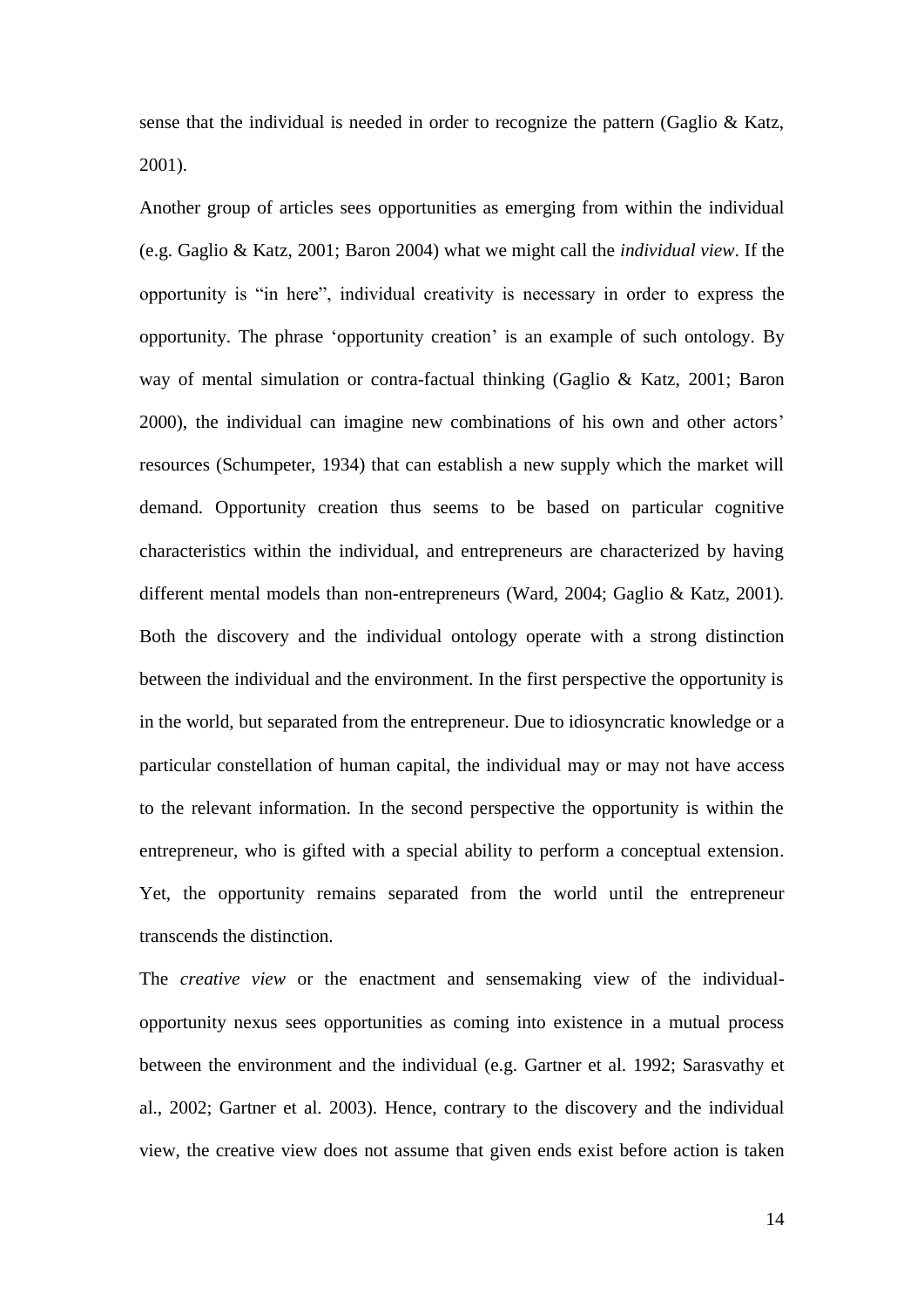(Sarasvathy 2001; Sarasvathy et al. 2002). As an alternative, Sarasvathy presents a creative view working under the logic of effectuation, where neither end nor opportunities exist in advance. Instead opportunities are created in a process where values, ends and meanings emerge. The perspective holds both an internal reflexive element of standing back and evaluating new observations in the light of past experiences in a way that makes sense - and an element of active experimental action, where new experiences are incorporated into new actions - resulting in new observations to be made sense of. Opportunity is thus conceptualized as something that is given existence when the entrepreneur is thrown into a sense making process (Weick 1995, Gartner et al. 2003; Weick et al, 2005) and emerges out of the imagination of individuals by their actions and their interaction with others. This is prompted by changes, either in the individual"s life, or in the environment. Hence, opportunities arise out of the imaginative ability of individuals, through their actions and interplay with other actors (Gartner et al, 2003).

#### **CONVERGENCE – TO AGREE WHAT TO DISAGREE ABOUT**

The central point spurring the various clusters of research from Shane and Venkataraman (2000) is the definition of entrepreneurship as:"…the nexus of two phenomena: the presence of lucrative *opportunities* and the presence of enterprising *individuals"* (218). The question is then; how can one definition of entrepreneurship unite scholars of entrepreneurship and create an apparent convergence around the individual-opportunity nexus while at the same time create a vigorous ontological debate?

We argue that a fundamental reason for this situation is that the definition may be read in several ways depending on whether you focus on the nouns or the adjectives. Shane

15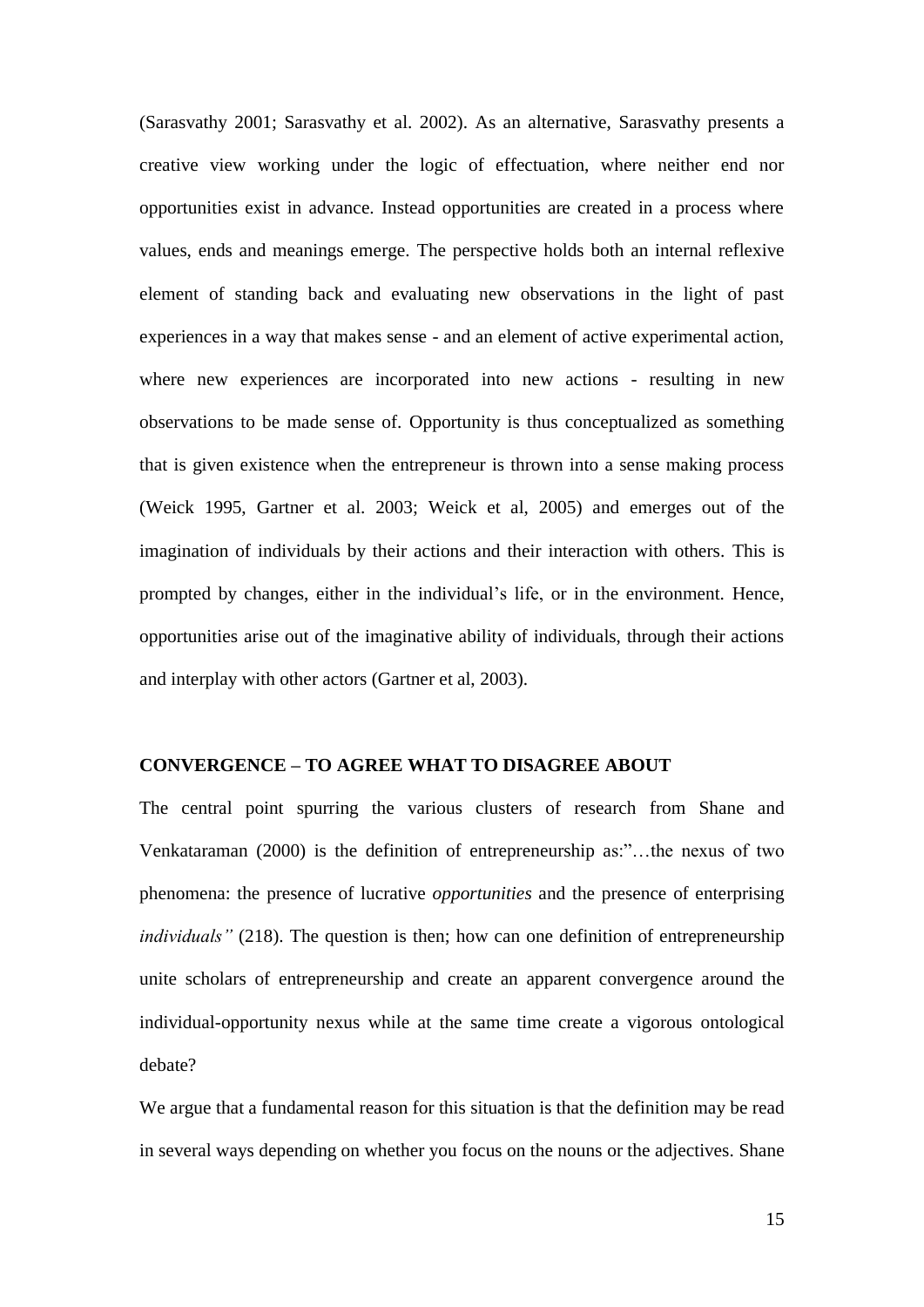and Venkataraman"s definition contains a particular ontology in the sense that they emphasize the *presence* of opportunities and *enterprising* individuals. The term "presence of" indicates that opportunities already exist independently of the individual – just waiting to be discovered by someone. The term "enterprising individual", on the other, hand indicates that the behavior of entrepreneurial individuals is not determined by the outside world, but is instead a result of autonomous individuals acting within the realm of existing opportunities. As suggested in figure 3, this ontological conception of the individual and the opportunity emboss a particular individualopportunity nexus. As a result, the individual may obtain entrepreneurial alertness to start a search for opportunities and possibly discover opportunities that already exist in the marketplace.

| Opportunity                 | A conception of opportunities     |
|-----------------------------|-----------------------------------|
|                             | as having a <b>presence</b>       |
| <b>Individual</b>           |                                   |
|                             | <b>NEXUS</b>                      |
|                             | an <i>autonomous</i> individual   |
| A conception of individuals | become entrepreneurially          |
| as enterprising             | - alert and recognize -           |
|                             | opportunities that already exists |
|                             | independently of this individual  |

**Figure 2: The particular nexus of Shane and Venkataraman**

Whereas a focus on the adjectives (presence of lucrative - presence of enterprising) presents a very particular definition, a focus on the nouns (opportunity - individual)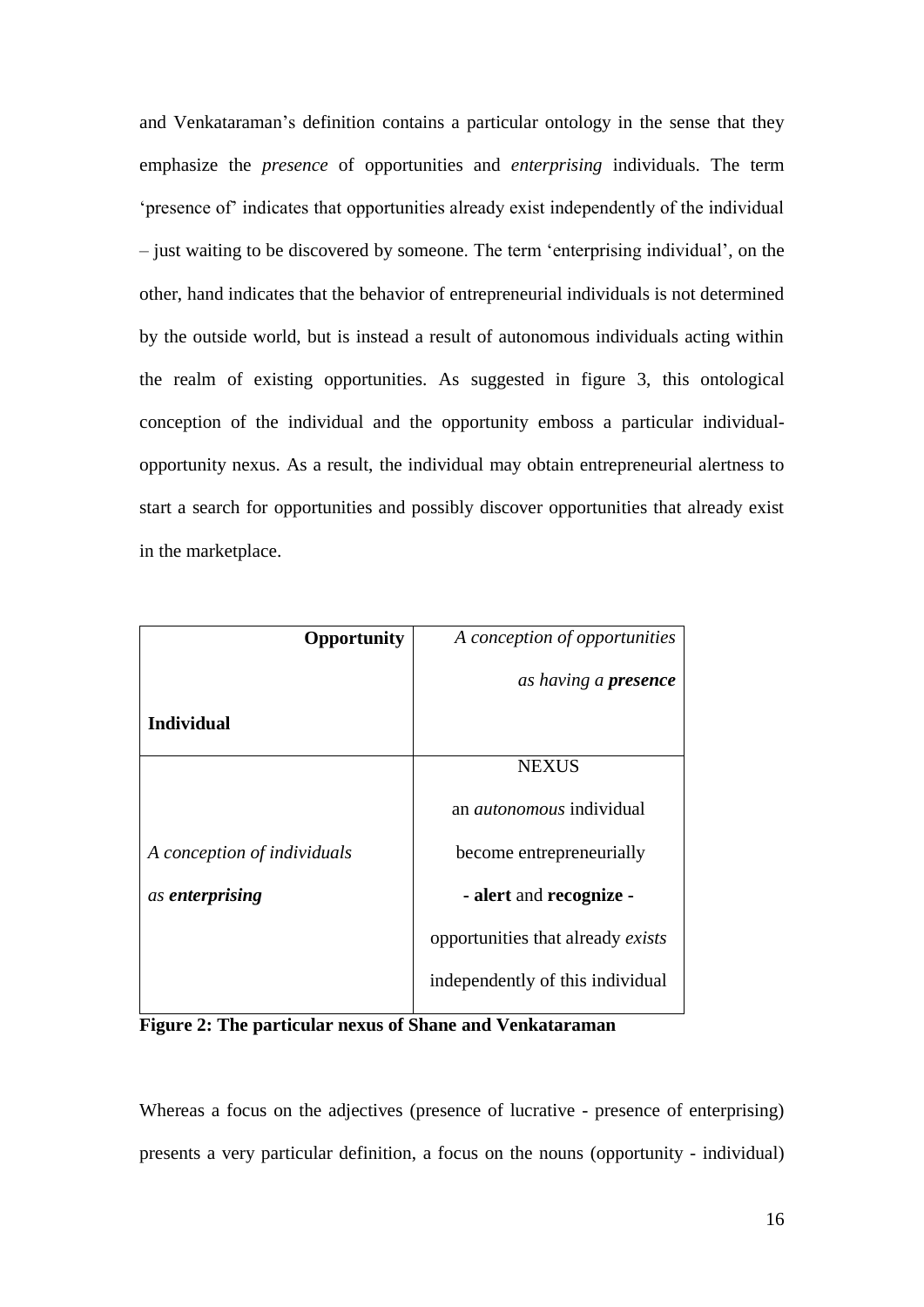presents a broad definition of entrepreneurship. Focusing on the nouns means that you draw your attention to the interaction between the individual and the opportunity. In this sense the nexus works as a quite broad definition of entrepreneurship where individuals and opportunities as well as the interplay between these two constructs may be understood in many different ways. What is clear with this broad definition of entrepreneurship is that the important aspect is neither the individual not the opportunity but the hybrid itself. This interpretation then becomes very suitable for the creative view that does not converge with the framework initially put forth by Shane & Venkataraman (2000).

#### **CONCLUSION**

From this analysis we conclude that "The promise of entrepreneurship as a field of research" is the last decade"s most central research paper within entrepreneurship research. It is the most cited entrepreneurship article and the idea of an individualopportunity nexus has served as input not only for entrepreneurship scholars, but also for researches in other related clusters of research such as strategic management.

Within the entrepreneurship area the article has produced agreement on the idea of an individual-opportunity nexus as the defining aspect of entrepreneurship research. However, it has also produced a fundamental disagreement concerning the particular content of this nexus. The narrowing ontological stance taken by Shane & Venkataraman 2000, does not comply with a number of new approaches to entrepreneurship research. These accept the idea of a nexus, but have other conceptions of both the opportunity and the individual that differ significantly from the mainstream conception advocated by Shane and Venkataraman.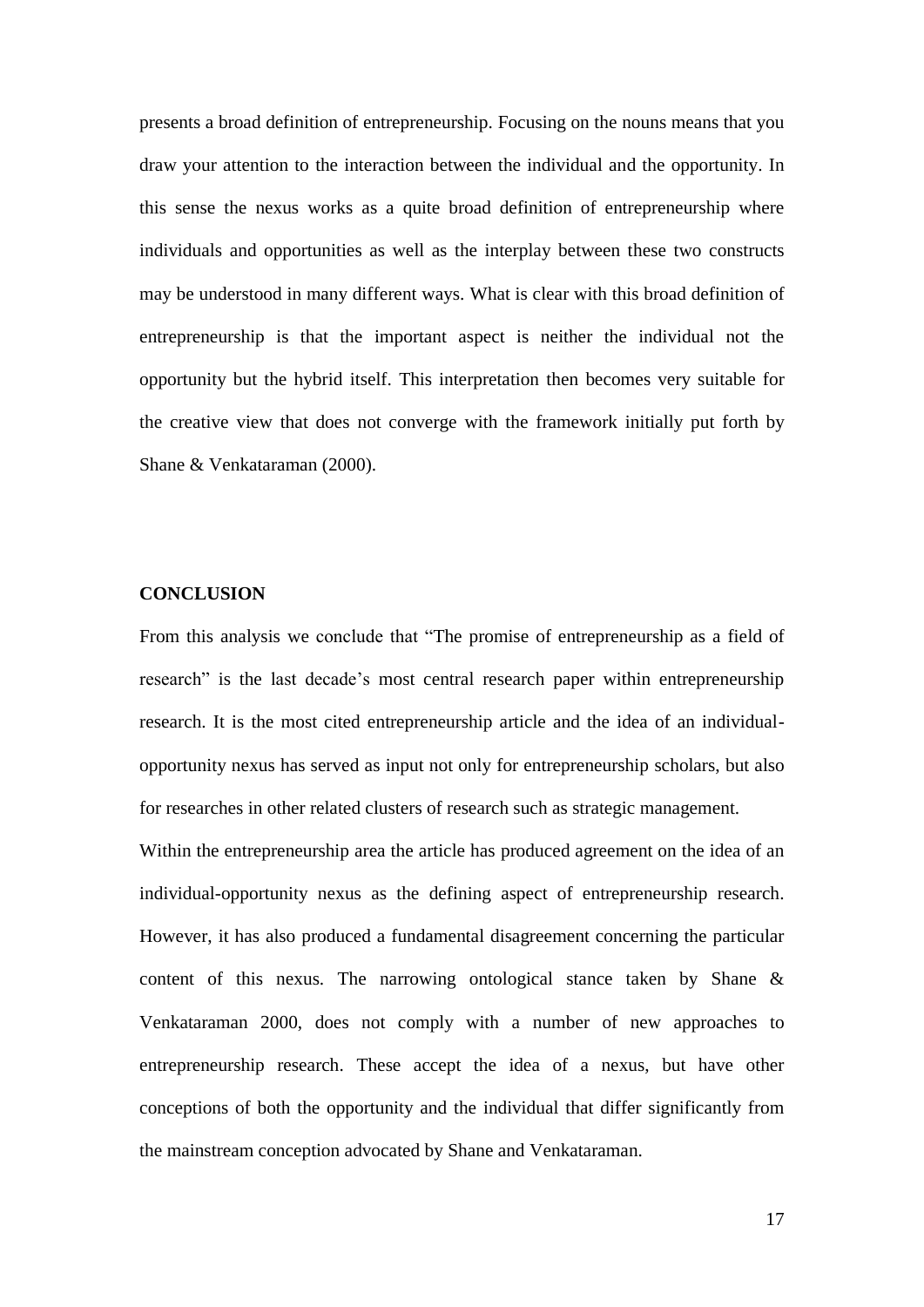What is central in this delineation of the field is that what appears to be a nexus or a hybrid is in fact two interdependent constructs. However, accepting this part of the nexus does not automatically lead to the acceptance of the narrowing parts of Shane and Venkataraman´s suggestions indicated by the adjectives "enterprising" and "presence". Indeed, the history of entrepreneurship research suggests that diverging ontological approaches exist with direct consequences for the conceptualization of both opportunities and individuals. For example, some scholars see the origin of ideas and beliefs as determined by environment, while others focus on the creative minds and acts of autonomous individuals. Some of these combinations of the individual and the opportunity may be meaningful in the sense that they provide a different but plausible understanding of entrepreneurship. Even so, it appears that Shane & Venkataraman (2000) created convergence in the sense that it spurred a legitimate area of research in entrepreneurship, where entrepreneurship researchers could agree what to agree or disagree about.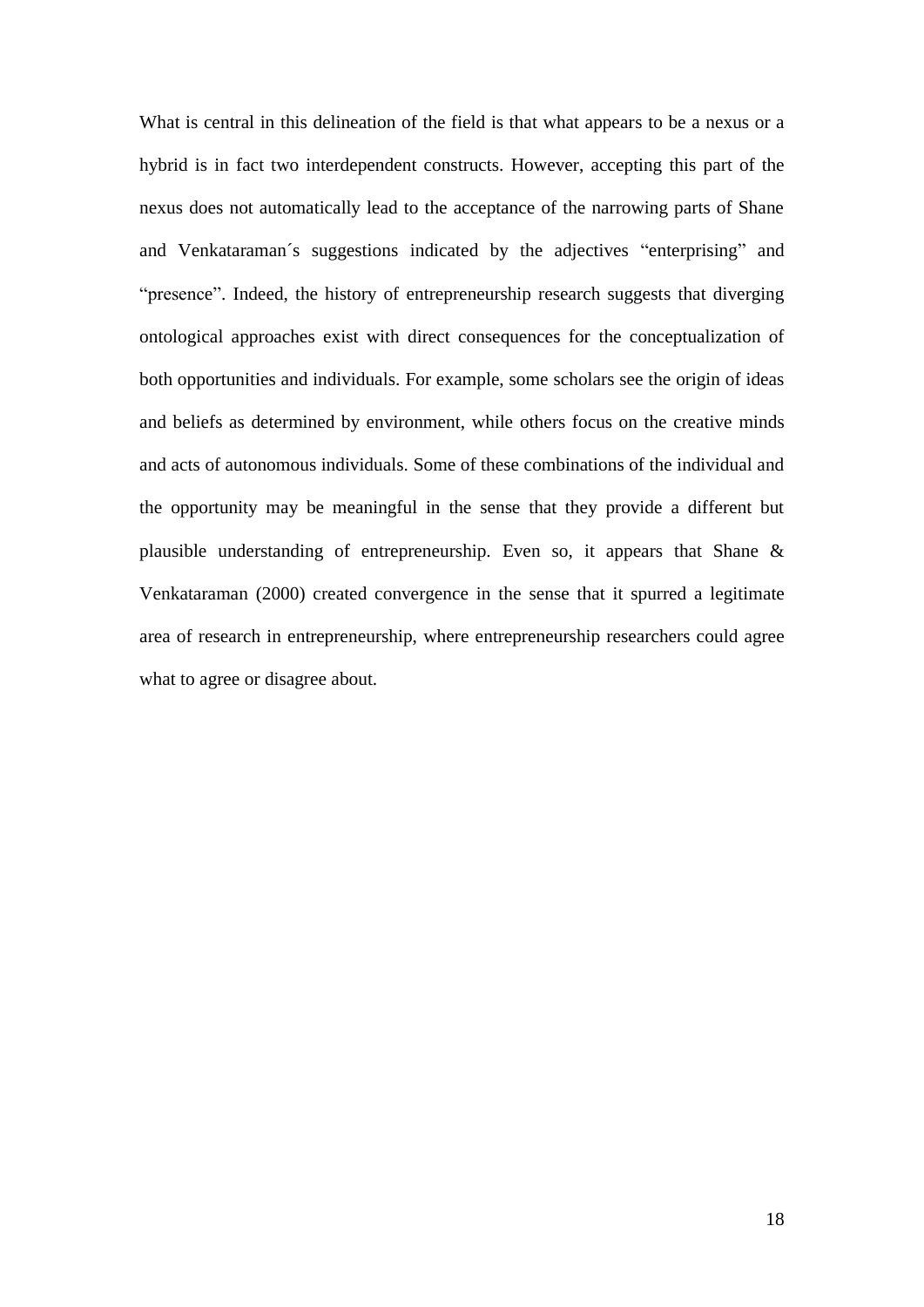#### **REFERENCES**

- Aldrich, H. & Baker, T. (1997), "Blinded by the cites? Has there been progress in entrpreneurship research?" In Entrepreneurship 2000. Edited by D. L. Sexton and R. W. Smilor. Chicago: Upstart Publishing.
- Baron, R. A. (2000), "Counterfactual thinking and venture formation: The potential effects of thinking about what might have been", Journal of Business Venturing, 15, 1, 79-91
- Baron, R. A. (2004), "The cognitive perspective: a valuable tool for answering entrepreneurship"s basic "why" questions", Journal of Business Venturing, 19, 2, 221-239
- Baumgartner, H. & R. Pieters (2003) The structural influence of marketing journals: A citation analysis of the discipline and its subareas over time, Journal of Marketing, 67: 123-139
- Blenker, P. & C. Thrane-Jensen (2007) The individual-opportunity nexus an unfolding polarity, Paper for the  $12<sup>th</sup>$  Annual Symposium of the AM SIG in Entrepreneurial and Small Business Marketing January  $10^{th}$  –  $12<sup>th</sup>$  2007; UCE Business School, Birmingham
- Borgatti, S. P., M. G. Everett, and L. C. Freeman. (2002) Ucinet 6 for windows: Software for Social Network Analysis. Harvard: Analytical Technologies.
- Busenitz, L. W. et al (2003) Entrepreneurship Research in Emergence: Past Trends and Future Directions, Journal of Management 29: 285-308.
- Companys Y.E. & J.S.McMullen (2007) Strategic Entrepreneurs at Work: The Nature, Discovery, and Exploitation of Entrepreneurial Opportunities, Small Business Economics, 28, 4, 301-322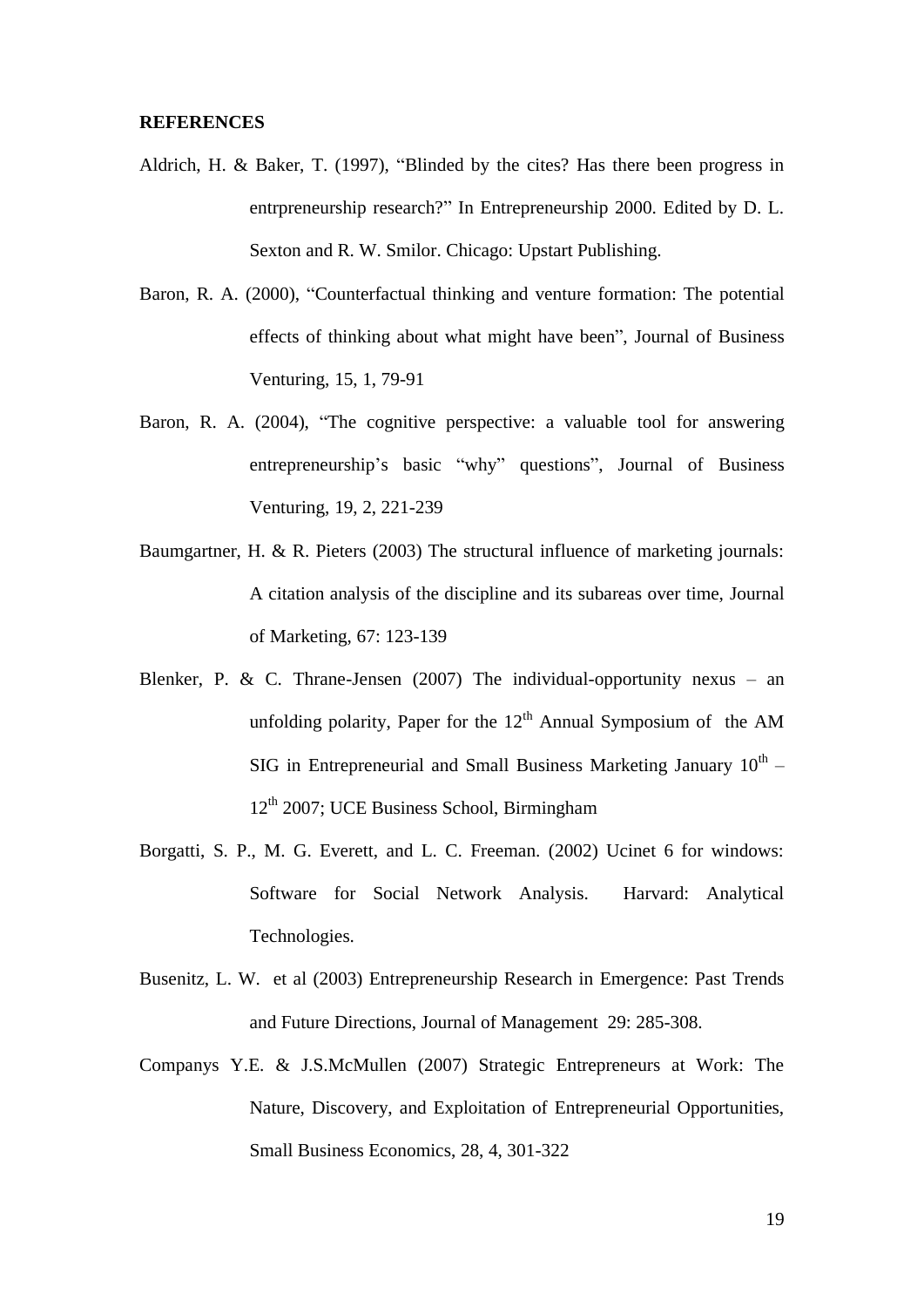- Eckhardt, J. T. & S. A. Shane 2003 Opportunities and Entrepreneurship Journal of Management 29: 333-34
- Fried, V. H. (2003) Defining a forum for entrepreneurship scholars, Journal of Business Venturing 18 (1): 1-11
- Gaglio, C. M. & J. A. Katz (2001), "The Psychological Basis of Opportunity Identification: Entrepreneurial Alertness", Small Business Economics, 16, 95-111.
- Gartner, W.B., Bird, B.J. & Starr, J. (1992), "Acting as if: Differentiating entrepreneurial from organizational behavior", Entrepreneurship Theory and Practice, 16, 3, 13-32.
- Gartner, W.B., Carter, N.M. & Hills, G.E. (2003), "The language of opportunity", in Steyaert, C. & Hjort, D., New Movements in Entrepreneurship, Cheltenham: Edward Elgar.
- Gartner, W.B., Davidsson, P. & Zahra, S. A. (2006), "Are you talking to me? The Nature of community in entrepreneurship scholarship", Entrepreneurship Theory and Practice, 30, 3, 321-331.
- Grégoire, M.S., Noël, M.X., Déry, R., & Béchard, J.-P. (2006), "Is there a convergence in entrepreneurship research? A co-citation analysis of Frontiers of Entrepreneurship Research, 1981-2004", Entrepreneurship Theory and Practice, 30, 3, 333-373.
- Hitt, MA; M.T. Dacin & E. Levitas et al. (2000) Partner Selection in Emerging and Developed Market Contexts: Resource-based and Organizational Learning Perspectives, Academy of Management Journal, Vol. 43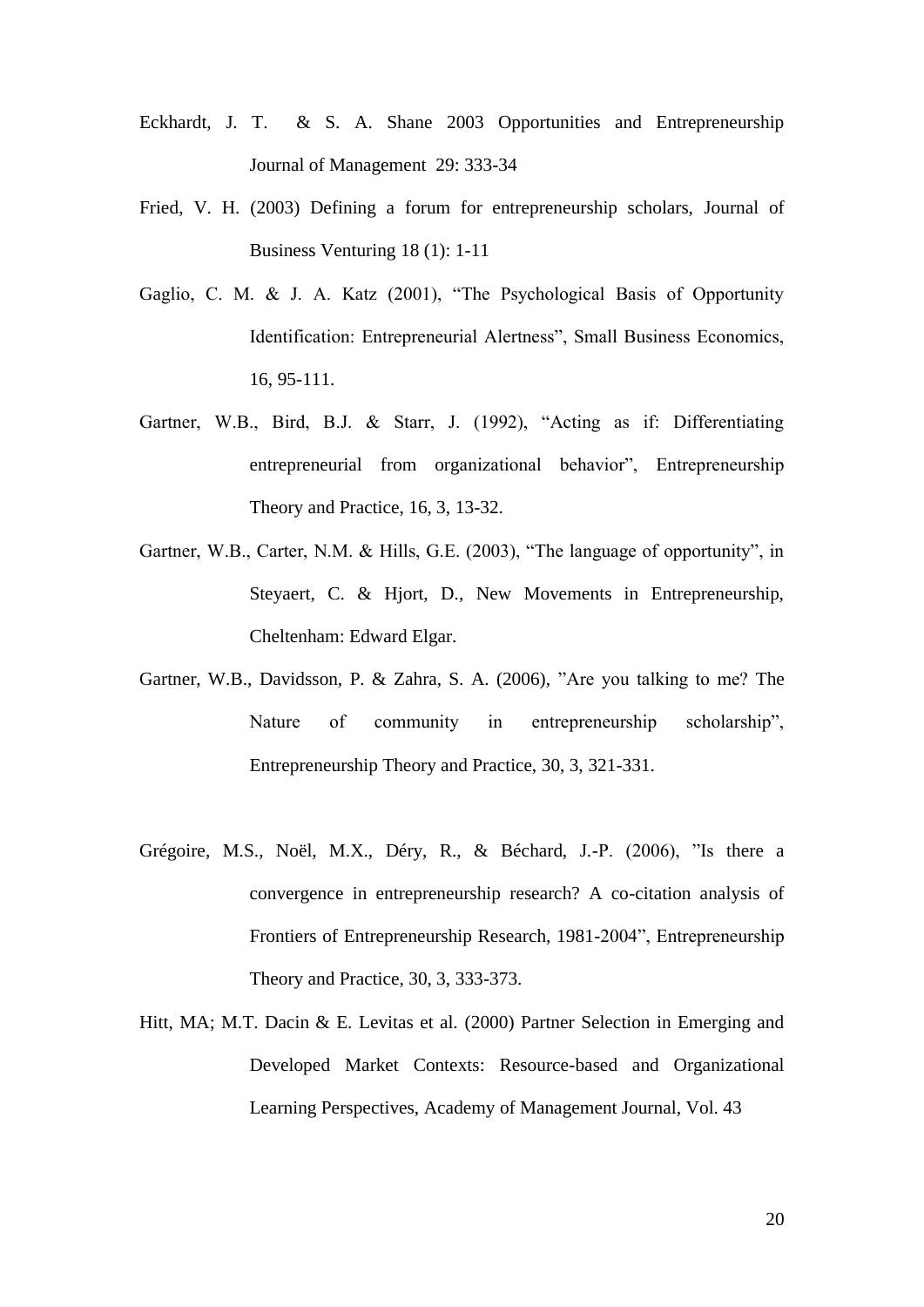- Huse, M. and H. Landström (1998), European Entrepreneurship and Small Business Research: Methodological Openness and Contextual Differences International Studies of Management & Organization 27 (3): 3-12
- Johnson, J. L. and P. M. Podsakoff (1994) Journal influence in the field of management: An analysis using Salancik's index in a dependency network, Academy of Management Journal 37 (5): 1392-1407.
- Ketchen, D. J. Jr (2003) From the Special Issue Editor Entrepreneurship: Past Accomplishments and Future Challenges, Journal of Management 29: 281-283
- Kirzner, I.M. (1979), "Perception, Opportunity and Profit", Chicago: University of Chicago Press.
- Kirzner, I.M. (1997), "Entrepreneurial Discovery and the Competitive Market Process: An Austrian Approach", Journal of Economic Literature, 35, 60-85.
- Landström, H. and B. Johannisson (2001) Theoretical foundations of Swedish entrepreneurship and small-business research, Scandinavian Journal of Management 17: 225-248
- McMullen, J.S., L.A. Plummer & Z.J. Acs (2007) What is an Entrepreneurial Opportunity, Small Business Economics, Vol 28, 273-283.
- Sarason, Y.; T. Dean & J.F. Dillard (2006) Entrepreneurship as the nexus of the individual and opportunity: A structuration view, Journal of Business Venturing 21, 3, 286-305
- Sarasvathy, S.; S. Venkataraman; N. Dew & R. Velamuri (2002), "Three Views of Entrepreneurial Opportunity" in Acs, Z. & D. Audretsch (eds.), "Handbook of Entrepreneurship", Kluwer Academic Publishers.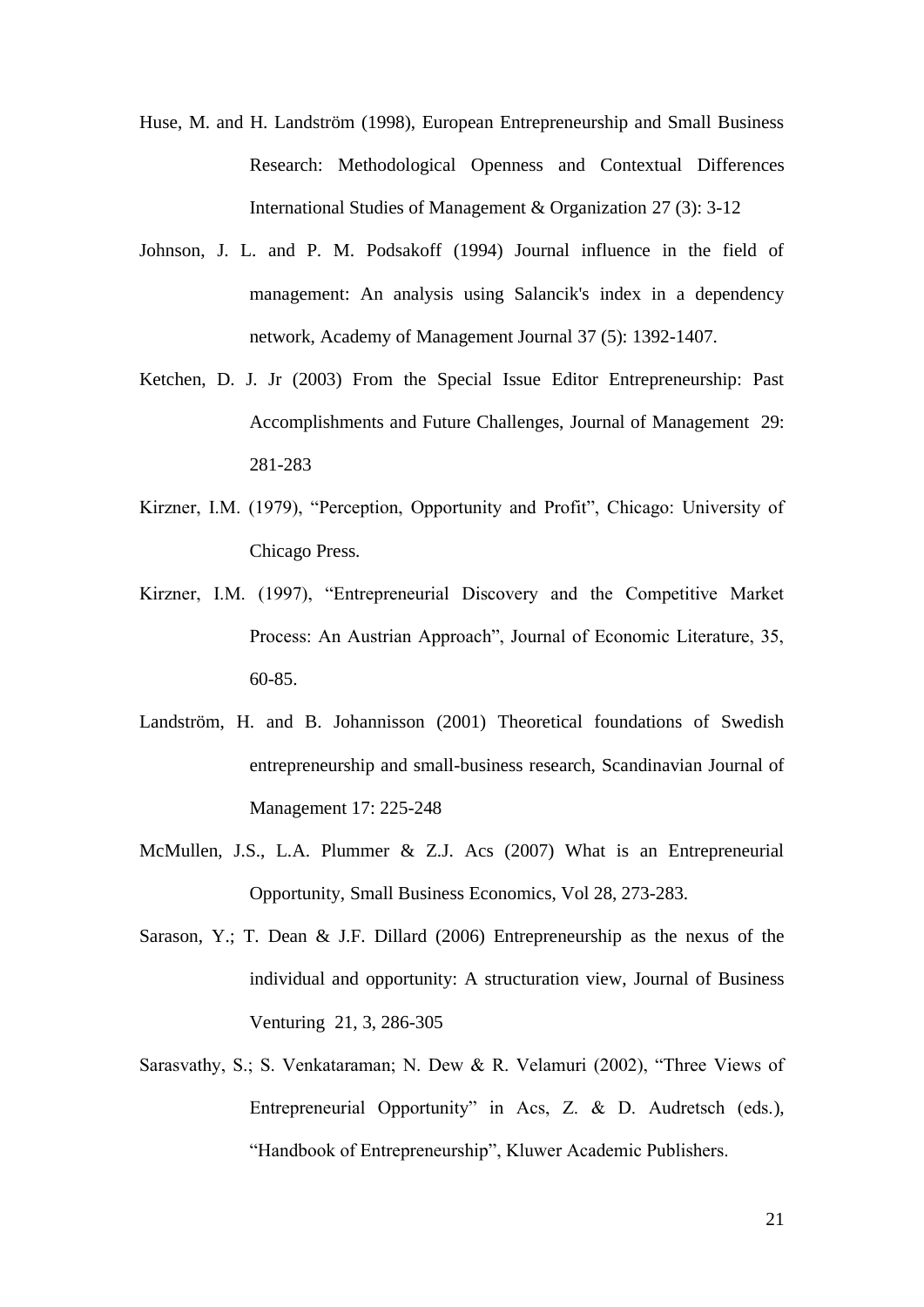- Sarasvathy, Sa D. (2001), "Causation and effectuation: toward a theoretical shift from economic inevitability to entrepreneurial contingency", Academy of Management Review, 26, 2, 243-263.
- Scott, J. 2000. Social Network Analysis: A Handbook. 2nd ed. Thousand Oaks, CA: Sage
- Schildt, H. A., Zahra, S. A., & Sillanpää, A. (2006), "Scholarly communities in entrepreneurship research: A co-citation analysis", Entrepreneurship Theory and Practice, 30, 3, 399-415.
- Schumpeter, J. A. (1934), "The theory of economic development. Cambridge", MA: Harvard University Press.
- Shane, S. A. (1997) "Who is publishing the entrepreneurship research?" Journal of Management 23 (1): 83-95
- Shane, S & S. Venkataraman (2000) The Promise of Entrepreneurship as a Field of Research, Academy of Management Review, Vol. 25
- Shane, S (2000) Prior knowledge and the discovery of entrepreneurial opportunities, Organization Science, Vol 11
- Shane, S. & J. Eckhardt (2003) The Individual-Opportunity Nexus, Acs, Z.J. & D.B. Audretsch (Eds) Handbook of Entrepreneurship Research, Kluwer Dordrecht
- Shane, S. (2003) A General Theory of Entrepreneurship: The Individual-Opportunity Nexus. Cheltenham: Edward Elgar
- Spinosa, C. F. Flores & H.L. Dreyfus (1997), "Disclosing New Worlds: Entrepreneurship, Democratic Action and the Cultivation of Solidarity", The MIT Press.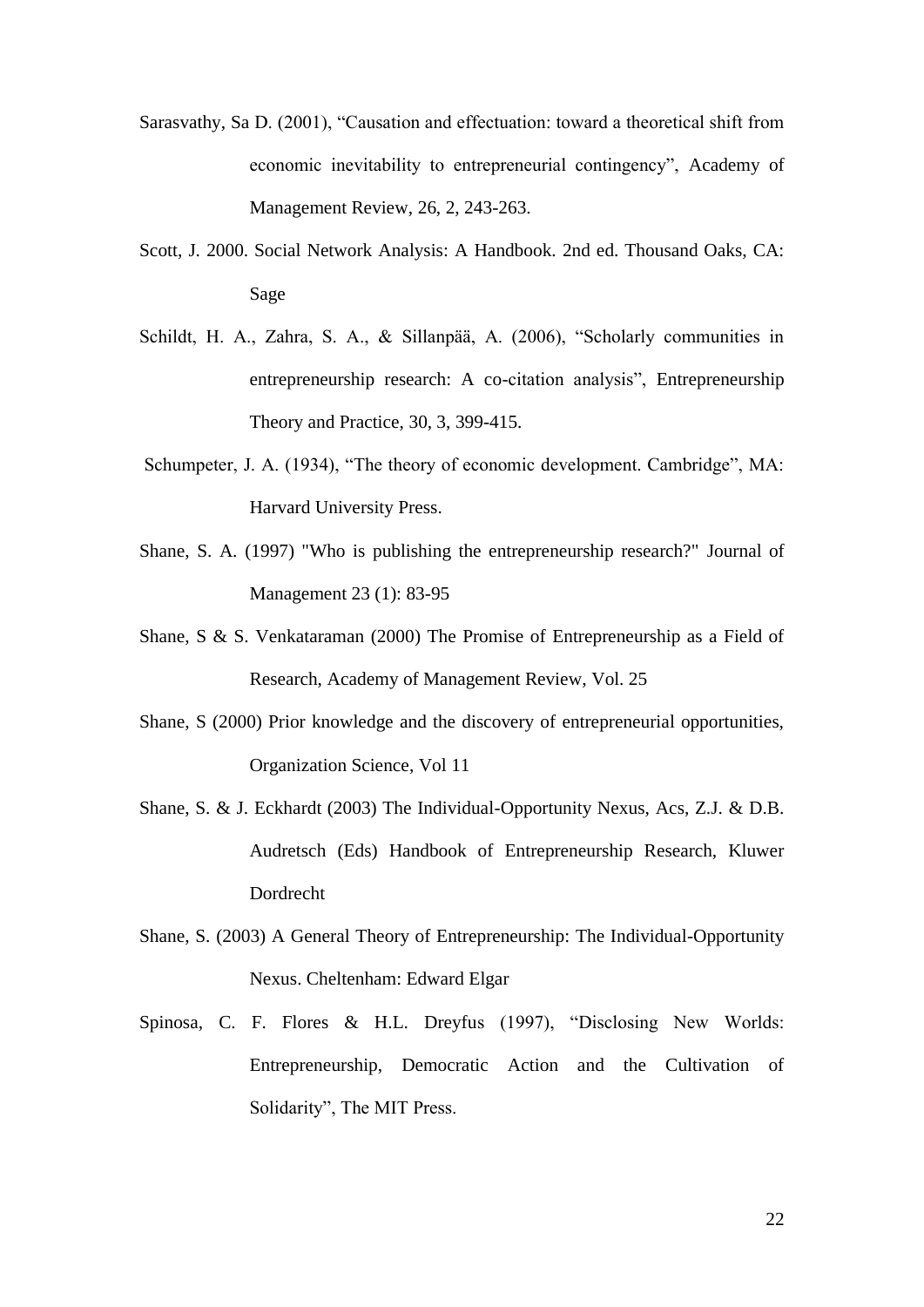- Stuart, TE; H. Hoang, H & R.C. Hybels (1999) Interorganizational Endorsements and the Performance of Entrepreneurial Ventures, Administrative Science Quarterly, Vol. 44
- Tahai, A. and M. W. Meyer (1999) A Revealed Preference Study of Management Journals Direct Influence, Strategic Management Journal 20 (3): 279- 296
- Thrane-Jensen, C. & P. Blenker (2006) Ontological explorations into the individualopportunity nexus, Paper for the UIC Research Symposium on Marketing-Entrepreneurship, August 2 - 4, 2006, Chicago, Illinois.
- Venkataraman (2003) Foreword, In Shane, S. (2003) A General Theory of Entrepreneurship: The Individual-Opportunity Nexus. Cheltenham: Edward Elgar, pp xi-xii.
- Venkataraman, S. (1997) The distinctive domain of entrepreneurship research: an editor"s perspective. In: Katz, J. & Brockhaus, R. (Eds.), Advances in Entrepreneurship, Firm Emergence, and Growth, vol. 3, pp. 119–138.
- Ward, T. B. (2004), "Cognition, creativity, and entrepreneurship, Journal of Business Venturing", 19, 173-188.
- Wasserman, S. and K. Faust (1994), Social network analysis methods and applications. Cambridge, New York: Cambridge University Press.
- Weick, K. E. (1979), "The Social Psychology of Organizing", Reading, Mass.: Addison-Wesley,
- Weick, K.E. (1995), "Sensemaking in Organizations", Thousand Oaks, CA: Sage publications
- Weick, K., Sutcliffe, K.M. and Obstfeld, D. (2005), "Organizing and the Process of Sensemaking", Organization Science, 16, 4, 409-21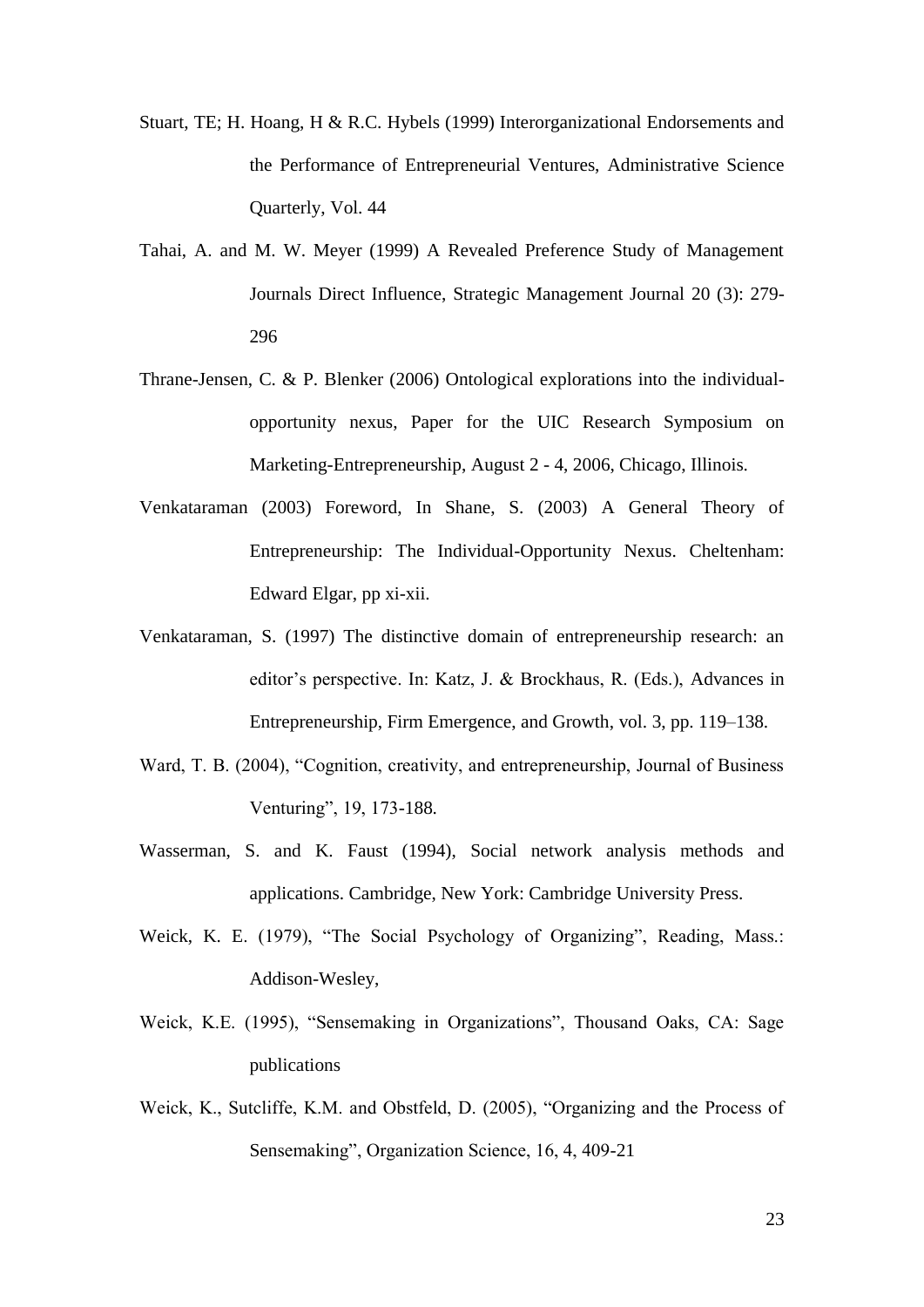# **Appendix 1** Articles in five different clusters

|   | Article                                                                                                         |
|---|-----------------------------------------------------------------------------------------------------------------|
|   | Lichtenstein, B. M. B.Emergence as a process of self-organizing - New assumptions and insights from the study   |
|   | of non-linear dynamic systems, Journal of Organizational Change Management                                      |
| 1 | Alvarez, S. A. and Busenitz, L. W. The entrepreneurship of resource-based theory, Journal of Management         |
| 1 | Erikson, T.The promise of entrepreneurship as a field of research": A few comments and some suggested           |
|   | extensions, Academy of Management Review                                                                        |
| 1 | Zahra, S. and Dess, G. G.Entrepreneurship as a field of research: Encouraging dialogue and debate, Academy of   |
|   | Management Review                                                                                               |
| 1 | Baker, T., Miner, A. S., and Eesley, D. T. Improvising firms: bricolage, account giving and improvisational     |
|   | competencies in the founding processResearch Policy                                                             |
| 1 | Eckhardt, J. T. and Shane, S. A.Opportunities and entrepreneurshipJournal of Management                         |
| 1 | Garud, R. and Karnoe, P.Bricolage versus breakthrough: distributed and embedded agency in technology            |
|   | entrepreneurshipResearch Policy                                                                                 |
| 1 | Baron, R. A.: Potential benefits of the cognitive perspective: expanding entrepreneurship's array of conceptual |
|   | tools, Journal of Business Venturing                                                                            |
| 1 | Baron, R. A. and Ward, T. B.: Expanding entrepreneurial cognition's toolbox: Potential contributions from the   |
|   | field of cognitive science, Entrepreneurship-Theory and Practice                                                |
| 1 | Baron, R. A.: The cognitive perspective: a valuable tool for answering entrepreneurship's basic "why" questions |
|   | Journal of Business Venturing                                                                                   |
| 1 | Gedajlovic, E., Lubatkin, M. H., and Schulze, W. S.Crossing the threshold from founder management to            |
|   | professional management: A governance perspectiveJournal of Management Studies                                  |
| 1 | Mitchell, R. K., Busenitz, L., Lant, T., McDougall, P. P., Morse, E. A., and Smith, J. B. The distinctive and   |
|   | inclusive domain of entrepreneurial cognition researchEntrepreneurship-Theory and Practice                      |
|   | Baker, T. and Nelson, R. E. Creating something from nothing: Resource construction through entrepreneurial      |
|   | bricolageAdministrative Science Quarterly                                                                       |
| 1 | Baker, T., Gedajlovic, E., and Lubatkin, M.A framework for comparing entrepreneurship processes across          |
|   | nations Journal of International Business Studies                                                               |
| 1 | Corbett, A. C. Experiential learning within the process of opportunity identification and                       |
|   | exploitationEntrepreneurship Theory and Practice                                                                |
| 1 | Lumpkin, G. T.The role of organizational learning in the opportunity-recognition processEntrepreneurship        |
|   | Theory and Practice                                                                                             |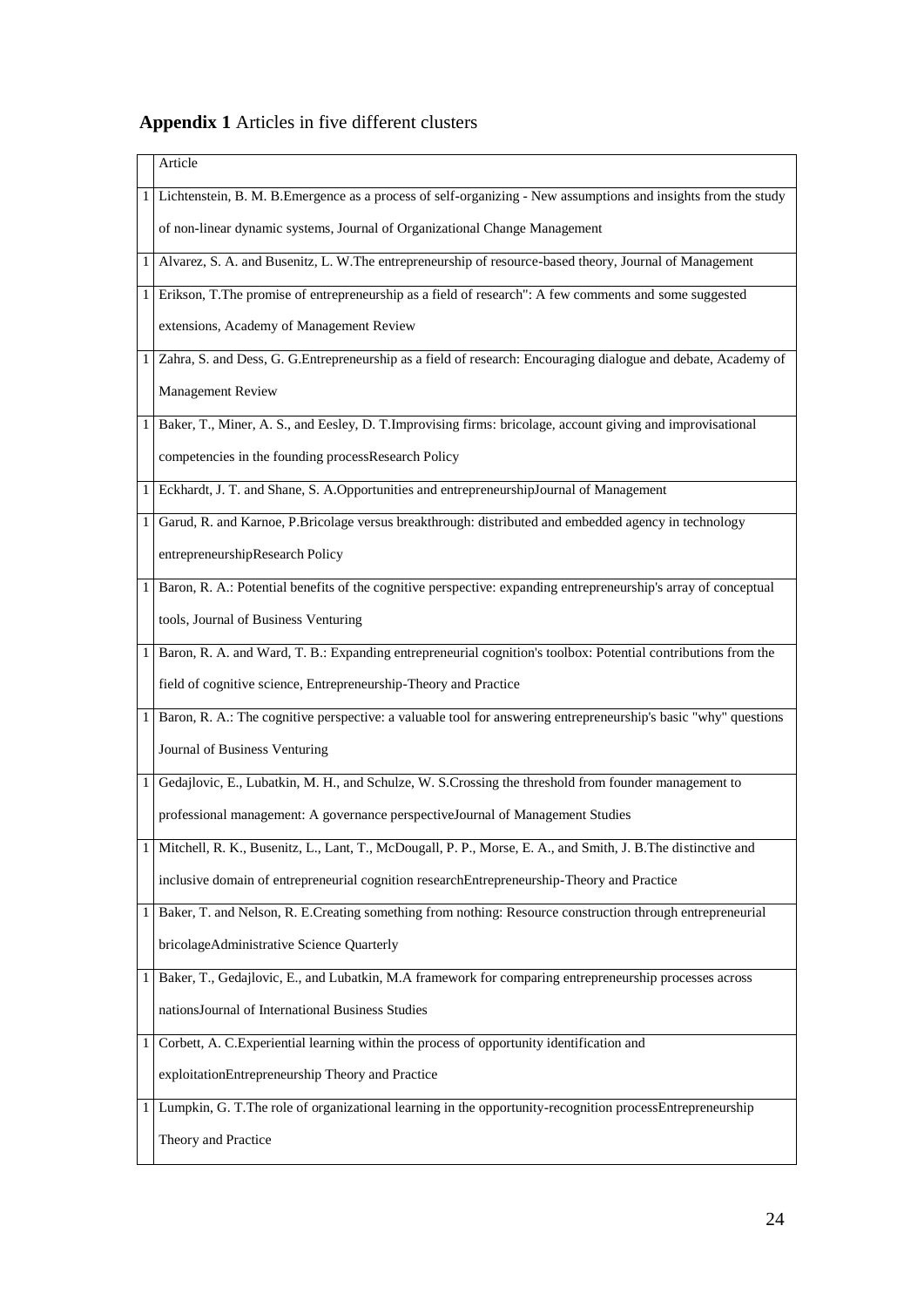|                | Park, J. S.Opportunity recognition and product innovation in entrepreneurial hi-tech start-ups: a new perspective |
|----------------|-------------------------------------------------------------------------------------------------------------------|
|                | and supporting case studyTechnovation                                                                             |
| $\mathbf{1}$   | Shepherd, D. A. and DeTienne, D. R.Prior knowledge, potential financial reward, and opportunity                   |
|                | identificationEntrepreneurship Theory and Practice                                                                |
| 1 <sub>1</sub> | Hmieleski, K. M. and Corbett, A. C. Proclivity for improvisation as a predictor of entrepreneurial                |
|                | intentions Journal of Small Business Management                                                                   |
| $\mathbf{1}$   | Corbett, A. C.Learning asymmetries and the discovery of entrepreneurial opportunities Journal of Business         |
|                | Venturing                                                                                                         |
| 2              | Zahra, S. A., Ireland, R. D., Gutierrez, I., and Hitt, M. A.Privatization and entrepreneurial transformation:     |
|                | Emerging issues and a future research agendaAcademy of Management Review                                          |
| $\overline{c}$ | Amit, R. and Zott, C.Value creation in e-businessStrategic Management Journal                                     |
| $\overline{2}$ | Brush, C. G., Greene, P. G., and Hart, M. M.From initial idea to unique advantage: The entrepreneurial            |
|                | challenge of constructing a resource baseAcademy of Management Executive                                          |
|                | 2 Hitt, M. A., Ireland, R. D., Camp, S. M., and Sexton, D. L.Guest editors' introduction to the special issue -   |
|                | Strategic entrepreneurship: Entrepreneurial strategies for wealth creationStrategic Management Journal            |
| 2              | Daily, C. A., McDougall, P. P., Covin, J. G., and Dalton, D. R. Governance and strategic leadership in            |
|                | entrepreneurial firmsJournal of Management                                                                        |
| 2              | Aldrich, H. E. and Cliff, J. E. The pervasive effects of family on entrepreneurship: toward a family              |
|                | embeddedness perspectiveJournal of Business Venturing                                                             |
| 2              | Florin, J., Lubatkin, M., and Schulze, W.A social capital model of high-growth ventures Academy of                |
|                | Management Journal                                                                                                |
|                | 2 Hoang, H. and Antoncic, B.Network-based research in entrepreneurship - A critical review Journal of Business    |
|                | Venturing                                                                                                         |
| 2              | Ireland, R. D., Hitt, M. A., and Sirmon, D. G.A model of strategic entrepreneurship: The construct and its        |
|                | dimensions Journal of Management                                                                                  |
| 2              | Steward, W. H. and Roth, P. L.Data quality affects meta-analytic conclusions: A response to Miner and Raju        |
|                | (2004) concerning entrepreneurial risk propensityJournal of Applied Psychology                                    |
| 2              | Kuratko, D. F.The emergence of entrepreneurship education: Development, trends, and                               |
|                | challengesEntrepreneurship Theory and Practice                                                                    |
| 2              | Skuras, D., Meccheri, N., Moreira, M. B., Rosell, J., and Stathopoulou, S.Business growth and development         |
|                | trajectories in lagging and remote areas of Southern EuropeEuropean Urban and Regional Studies                    |
| $\overline{2}$ | Lichtenstein, B. B., Dooley, K. J., and Lumpkin, G. T. Measuring emergence in the dynamics of new venture         |
|                | creationJournal of Business Venturing                                                                             |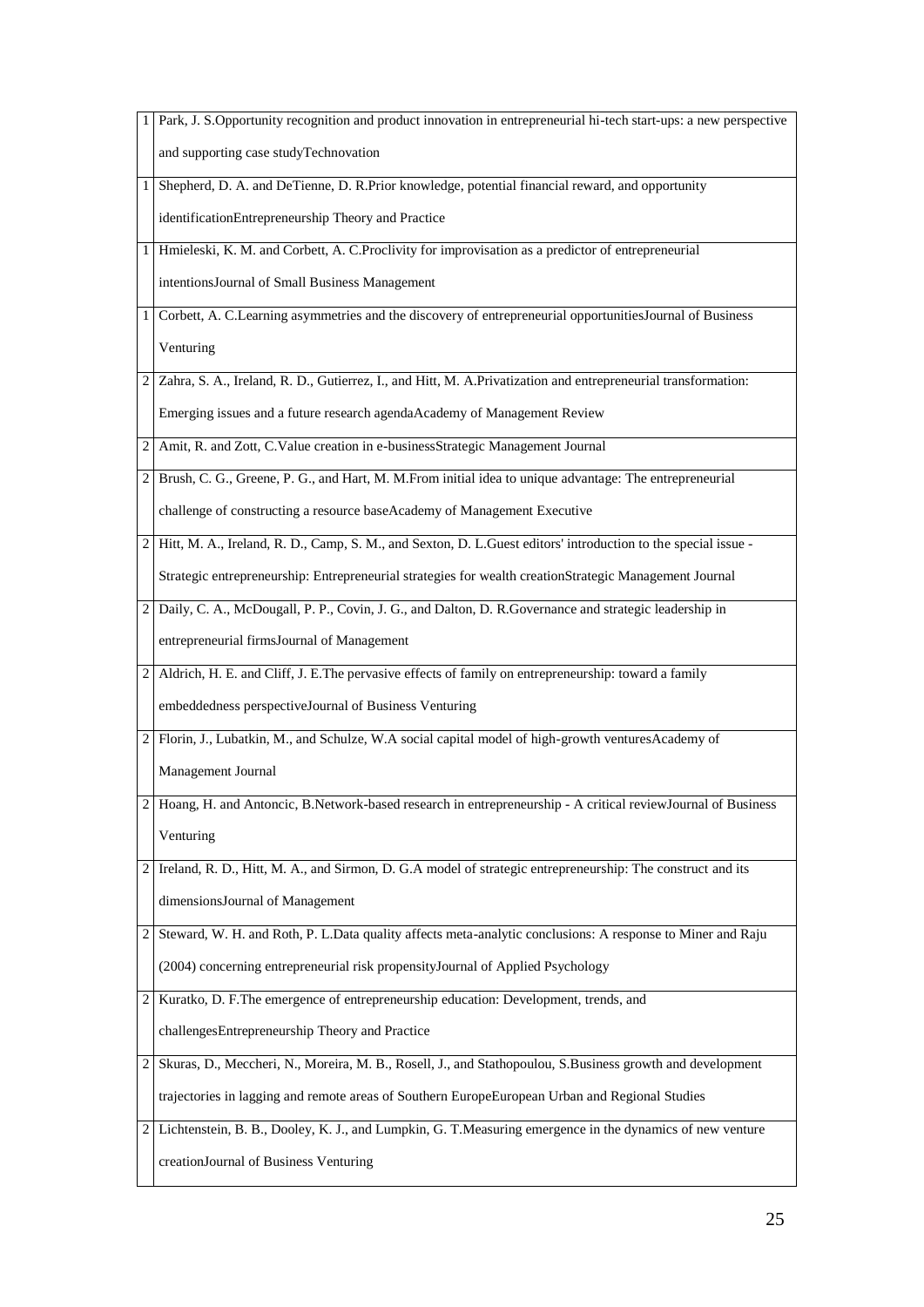|                | Brown, T. E., Davidsson, P., and Wiklund, J.An operationalization of Stevenson's conceptualization of               |
|----------------|---------------------------------------------------------------------------------------------------------------------|
|                | entrepreneurship as opportunity-based firm behaviorStrategic Management Journal                                     |
| 3              | Shane, S. and Venkataraman, S.Entrepreneurship as a field of research: A response to Zahra and Dess, Singh,         |
|                | and EriksonAcademy of Management Review                                                                             |
| 3              | Yli-Renko, H., Autio, E., and Sapienza, H. J.Social capital, knowledge acquisition, and knowledge exploitation      |
|                | in young technology-based firmsStrategic Management Journal                                                         |
|                | 3 Miles, M. P., Munilla, L. S., and Covin, J. G. The constant gardener revisited: The effect of social blackmail on |
|                | the marketing concept, innovation, and entrepreneurshipJournal of Business Ethics                                   |
| $\overline{3}$ | Davidsson, P. and Honig, B. The role of social and human capital among nascent entrepreneurs Journal of             |
|                | <b>Business Venturing</b>                                                                                           |
|                | 3 Miles, M. P., Paul, C. W., and Wilhite, A. Modeling corporate entrepreneurship as rent-seeking                    |
|                | competitionTechnovation                                                                                             |
| $\overline{3}$ | Wiklund, J. and Shepherd, D.Knowledge-based resources, entrepreneurial orientation, and the performance of          |
|                | small and medium-sized businessesStrategic Management Journal                                                       |
| 31             | Van de Ven, A. H. and Engleman, R. M.Event- and outcome-driven explanations of entrepreneurshipJournal of           |
|                | <b>Business Venturing</b>                                                                                           |
| $\mathbf{3}$   | Arenius, P. and De Clercq, D.A network-based approach on opportunity recognitionSmall Business Economics            |
| 3              | Darroch, J., Miles, M. P., and Paul, C. W.Corporate venturing and the rent cycleTechnovation                        |
| 3              | Jones, M. V. and Coviello, N. E.Internationalisation: conceptualising an entrepreneurial process of behaviour in    |
|                | timeJournal of International Business Studies                                                                       |
| $\mathbf{3}$   | Ravasi, D. and Turati, C.Exploring entrepreneurial learning: a comparative study of technology development          |
|                | projectsJournal of Business Venturing                                                                               |
|                | 3 McMullen, J. S. and Shepherd, D. A. Entrepreneurial action and the role of uncertainty in the theory of the       |
|                | entrepreneurAcademy of Management Review                                                                            |
|                | 4 Baron, R. A., Markman, G. D., and Hirsa, A.Perceptions of women and men as entrepreneurs: Evidence for            |
|                | differential effects of attributional augmenting Journal of Applied Psychology                                      |
| 4              | Lounsbury, M. and Glynn, M. A.Cultural entrepreneurship: Stories, legitimacy, and the acquisition of                |
|                | resourcesStrategic Management Journal                                                                               |
| 4              | Singh, R. P.A comment on developing the field of entrepreneurship through the study of opportunity recognition      |
|                | and exploitationAcademy of Management Review                                                                        |
| 4 I            | Baron, R. A. and Markman, G. D. Beyond social capital: the role of entrepreneurs' social competence in their        |
|                | financial successJournal of Business Venturing                                                                      |
|                | 4   Katila, R. and Mang, P. Y. Exploiting technological opportunities: the timing of collaborationsResearch Policy  |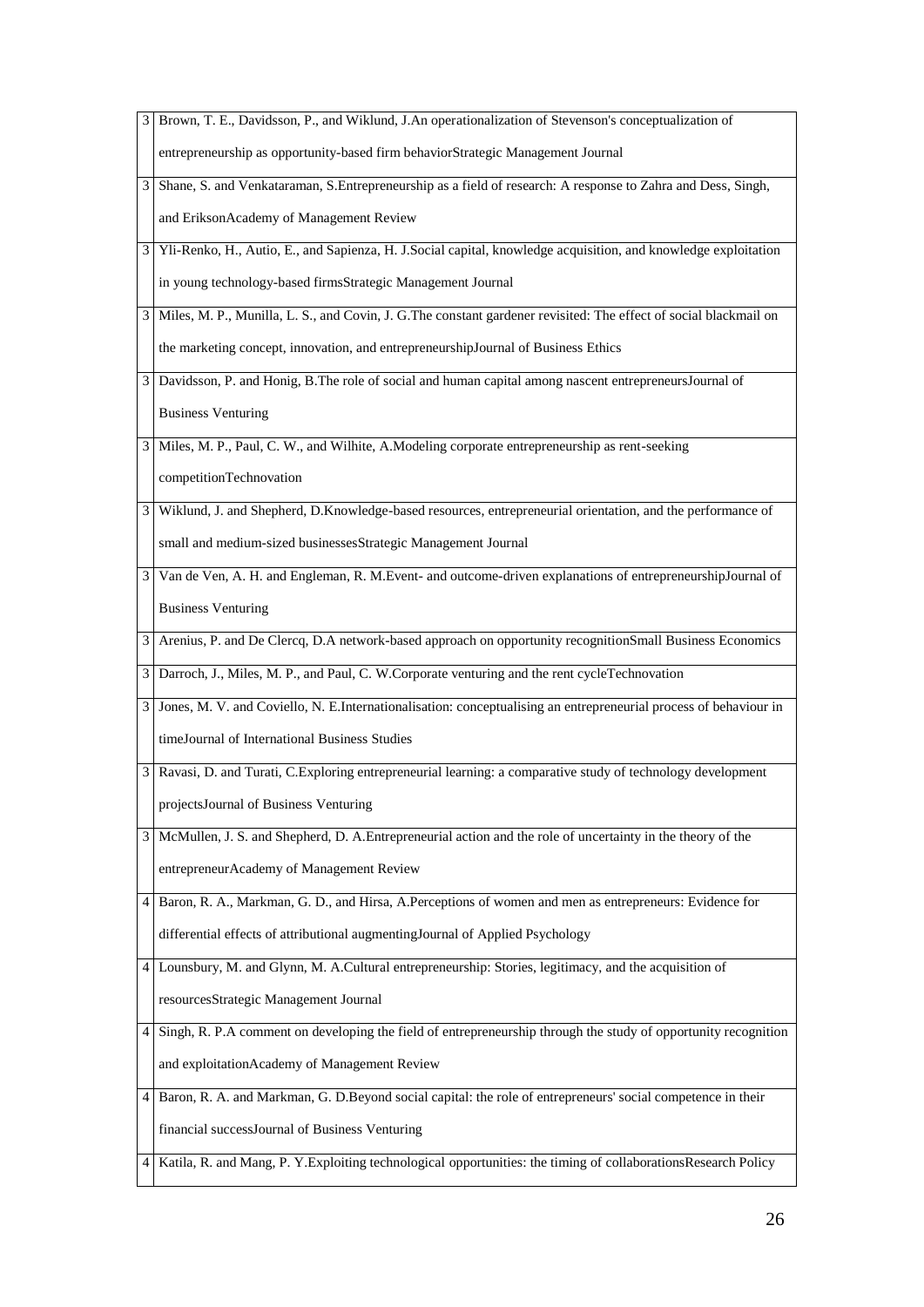|   | Nerkar, A.Old is gold? The value of temporal exploration in the creation of new knowledgeManagement            |
|---|----------------------------------------------------------------------------------------------------------------|
|   | Science                                                                                                        |
| 4 | Shook, C. L., Priem, R. L., and Mcgee, J. E.Venture creation and the enterprising individual: A review and     |
|   | synthesisJournal of Management                                                                                 |
| 4 | Ahuja, G. and Katila, R. Where do resources come from? The role of idiosyncratic situationsStrategic           |
|   | Management Journal                                                                                             |
| 4 | Choi, Y. R. and Shepherd, D. A. Entrepreneurs' decisions to exploit opportunities Journal of Management        |
| 4 | Maguire, S., Hardy, C., and Lawrence, T. B.Institutional entrepreneurship in emerging fields: HIV/AIDA         |
|   | treatment advocacy in CanadaAcademy of Management Journal                                                      |
| 4 | Politis, D.The process of entrepreneurial learning: A conceptual frameworkEntrepreneurship Theory and          |
|   | Practice                                                                                                       |
| 4 | Zhao, H., Seibert, S. E., and Hills, G. E. The mediating role of self-efficacy in the development of           |
|   | entrepreneurial intentionsJournal of Applied Psychology                                                        |
| 4 | Dean, T. J. and McMullen, J. S.Toward a theory of sustainable entrepreneurship: Reducing environmental         |
|   | degradation through entrepreneurial actionJournal of Business Venturing                                        |
| 5 | Shane, S. and Cable, D.Network ties, reputation, and the financing of new ventures Management Science          |
| 5 | Shepherd, D. A. and Levesque, M.A search strategy for assessing a business opportunity leee Transactions on    |
|   | <b>Engineering Management</b>                                                                                  |
| 5 | Busenitz, L. W., West, G. P., Shepherd, D., Nelson, T., Chandler, G. N., and Zacharakis, A.Entrepreneurship    |
|   | research in emergence: Past trends and future directions Journal of Management                                 |
| 5 | Elfring, T. and Hulsink, W.Networks in entrepreneurship: The case of high-technology firmsSmall Business       |
|   | Economics                                                                                                      |
| 5 | Stuart, T. E. and Sorenson, O.Liquidity events and the geographic distribution of entrepreneurial              |
|   | activityAdministrative Science Quarterly                                                                       |
| 5 | Alvarez, S. A. and Barney, J. B. Organizing rent generation and appropriation: toward a theory of the          |
|   | entrepreneurial firmJournal of Business Venturing                                                              |
| 5 | Phan, P. H.Entrepreneurship theory: possibilities and future directionsJournal of Business Venturing           |
| 5 | Dutta, D. K. and Crossan, M. M. The nature of entrepreneurial opportunities: Understanding the process using   |
|   | the 41 organizational learning frameworkEntrepreneurship Theory and Practice                                   |
| 5 | Ireland, R. D., Reutzel, C. R., and Webb, J. W. Entrepreneurship research in AMJ: What has been published, and |
|   | what might the future hold?Academy of Management Journal                                                       |
| 5 | Gregoire, D. A., Noel, M. X., Dery, R., and Bechard, J. P.Is there conceptual convergence in entrepreneurship  |
|   | research? A co-citation analysis of Frontiers of Entrepreneurship Research, 1981-2004Entrepreneurship Theory   |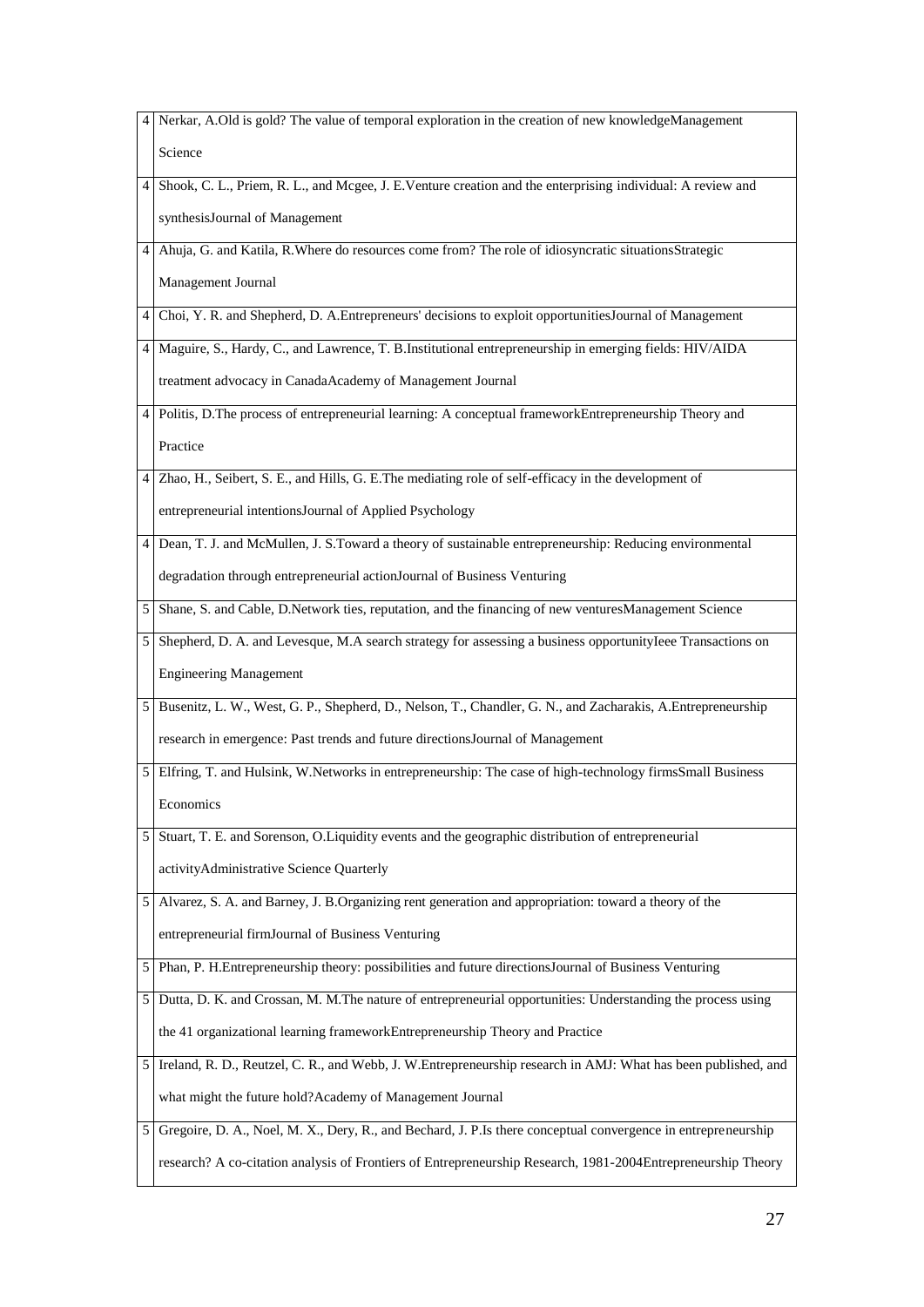and Practice 5 Reader, D. and Watkins, D.The social and collaborative nature of entrepreneurship scholarship: A co-citation and perceptual analysisEntrepreneurship Theory and Practice 5 Schildt, H. A., Zahra, S. A., and Sillanpaa, A.Scholarly communities in entrepreneurship research: A co-citation analysisEntrepreneurship Theory and Practice 5 Styles, C. and Seymour, R. G.Opportunities for marketing researchers in international entrepreneurshipInternational Marketing Review